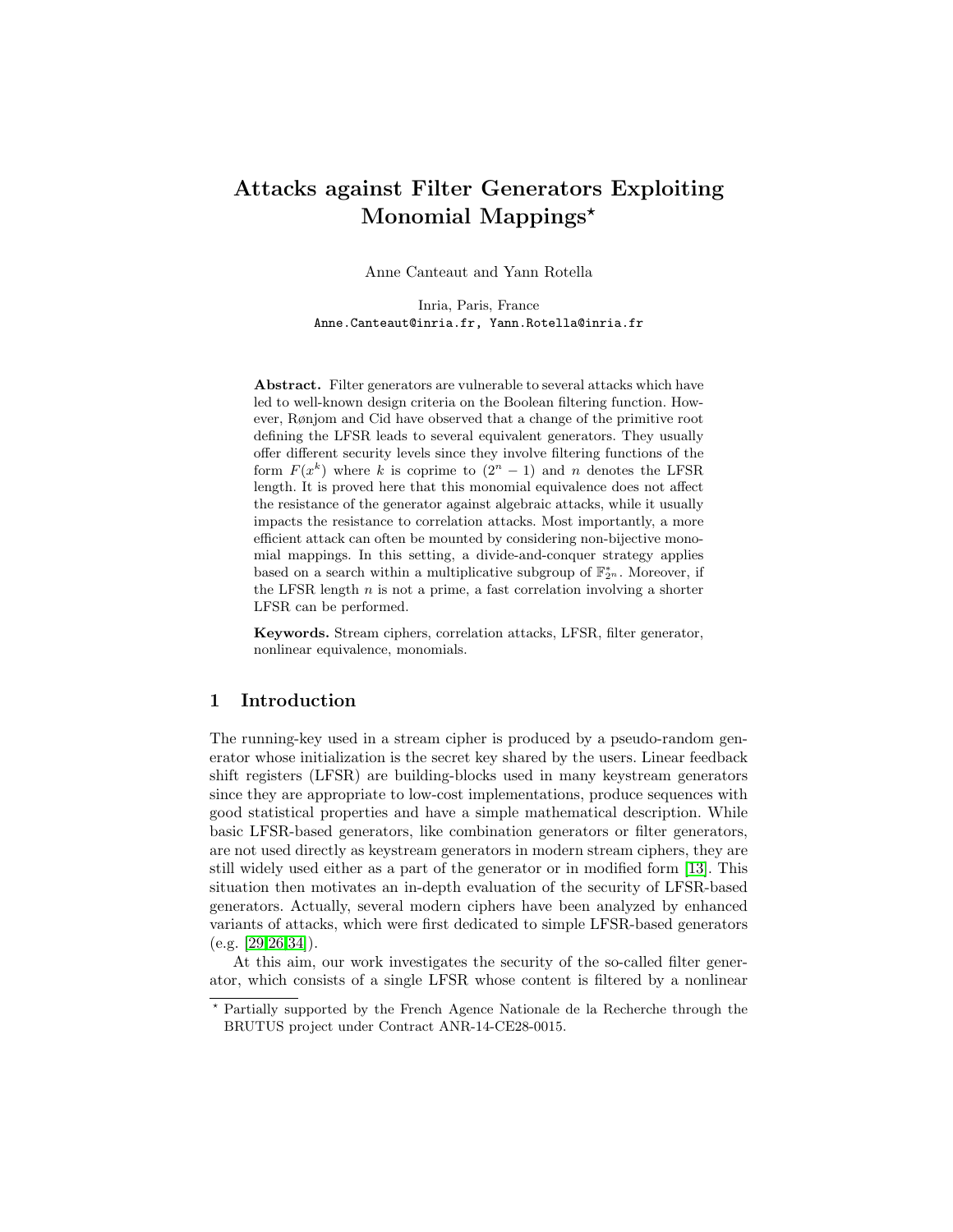Boolean function. These generators have been extensively studied and are known to be vulnerable to several types of attacks, mainly algebraic attacks and their variants [\[10](#page-18-1)[,9](#page-18-2)[,38](#page-19-3)[,17\]](#page-18-3) and (fast) correlation attacks [\[32\]](#page-19-4). These attacks have led to the definition of design criteria, especially related to the choice of the filtering function, and they have initiated a whole line of research on the constructions of appropriate filtering functions. However, it has been observed more recently by Rønjom and Cid [\[36\]](#page-19-5) that a simple change of the primitive characteristic polynomial of the LFSR (i.e., a change of the primitive root of the underlying finite field), may lead to an equivalent generator whose filtering function corresponds to the composition of a monomial permutation with the original filtering function,  $x \mapsto F(x^k)$  for some k coprime to  $(2^n - 1)$  where n is the LFSR length. This observation opens the door to new weaknesses since the main security criteria, like the nonlinearity, the degree or the algebraic immunity of the filtering function, are not invariant under this nonlinear equivalence. Hence, this raises many open questions about the relevance of the usual criteria, as noted by Rønjom and Cid. In this context, the objective of our paper is to answer most of these questions by evaluating the minimal security offered by all generators derived by monomial equivalence, and to further investigate the possibilities to transform the constituent LFSR by applying a monomial mapping, especially a non-bijective monomial mapping.

Our contributions. Our contributions are then two-fold: first, we show that, even if the degree and the algebraic-immunity of a Boolean function may highly vary within an equivalence class, the monomial equivalence defined by Rønjom and Cid has no impact on the resistance of a filter generator against algebraic attacks and their variants. The reason is that the degree and the algebraic immunity are not the relevant parameters for estimating the security of a filter generator as shown in [\[28](#page-19-6)[,17,](#page-18-3)[20\]](#page-19-7). Instead, the complexities of these attacks are determined by the linear complexity and the spectral immunity of the filtering function, which are derived from the univariate representation of the function and are therefore invariant under monomial equivalence. On the other hand, the second family of attacks, namely (fast) correlation attacks, are highly affected by monomial equivalence, implying that the associated criterion must be the generalized nonlinearity of the filtering function as defined in [\[41\]](#page-19-8). But we show that the non-bijective monomial mappings also play a very important role, usually much more important than monomial permutations, because the LFSR can then be transformed into an LFSR producing a sequence with smaller period  $\tau$ . A divide-and-conquer attack can then be mounted exploiting this property, where the number of values to be examined decreases from  $(2<sup>n</sup> - 1)$  to  $\tau$ . Moreover, if the LFSR length  $n$  is not a prime, the new LFSR involved in the attack may be shorter than the original one, leading to a much more efficient fast correlation attack.

Organization of the paper. We first introduce the monomial equivalence between filter generators as described by Rønjom and Cid [\[36\]](#page-19-5) and show that the univariate representation of both the LFSR and the filtering function is well-suited for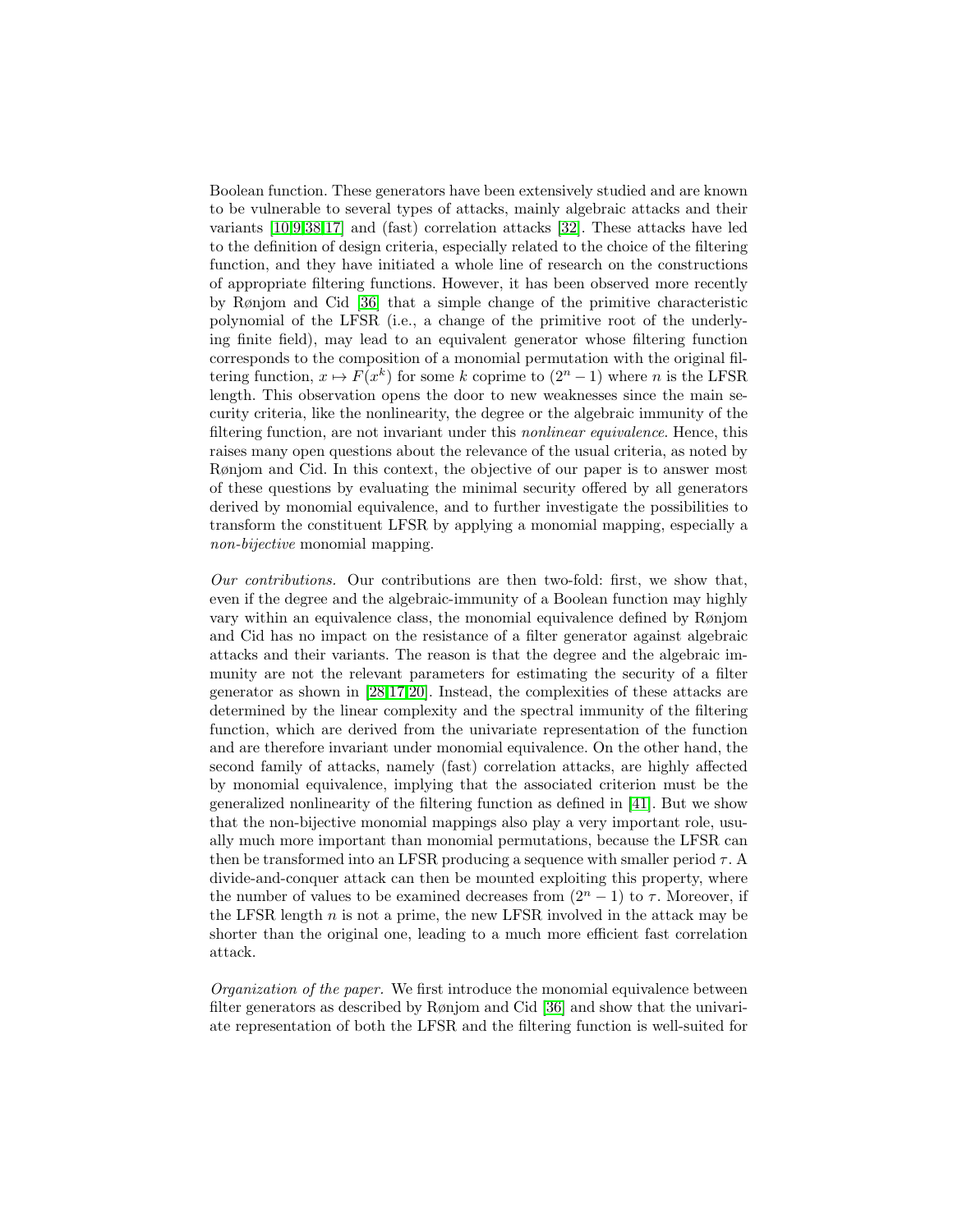analyzing its impact. Section [3](#page-6-0) then focuses on algebraic attacks and proves that all filter generators obtained by monomial equivalence have the same behaviour with respect to this family of attacks. Section [4](#page-8-0) then investigates correlation attacks and their variants, and shows that the situation is very different. Also, we describe a new setting for (fast) correlation attacks where non-bijective monomials are used. Two types of attacks are then presented: fast correlation involving a shorter LFSR which can be mounted when the LFSR length is not a prime, and correlation attacks based on FFT which recover  $\log_2 \tau$  bits of the initial state where  $\tau$  is a divisor of  $(2^{n} - 1)$ .

### 2 Equivalence between filtered LFSR

#### 2.1 Filtered LFSRs

In the following, we focus on binary filtered LFSRs. The binary LFSR of length  $n$ with *characteristic polynomial*,  $P(X) = X^n + \sum_{i=0}^{n-1} c_i X^i \in \mathbb{F}_2[X]$ , is the finitestate automaton which produces the binary sequences  $\mathbf{s} = (s_t)_{t>0}$ , satisfying the linear recurrence relation

$$
s_{t+n} = \sum_{i=0}^{n-1} c_i s_{t+i}, \ \forall t \ge 0.
$$

In this paper, we implicitly assume that the LFSRs we consider are non-singular, i.e., the constant term  $c_0$  in the characteristic polynomial does not vanish. Otherwise the transition function of the LFSR is not bijective, leading to a possible loss of entropy of the internal state, which is clearly not suitable in cryptographic applications. Also, the characteristic polynomial is assumed to be irreducible, which guarantees that, for any nonzero initial state of the LFSR, the generated sequence cannot be produced by a shorter LFSR [\[42\]](#page-19-9). In other words, the linear complexity of any sequence generated by the LFSR from a nonzero initial state is equal to the LFSR length. A well-known property of LFSR sequences is that any sequence produced by an LFSR with an irreducible characteristic polynomial P (and a nonzero initial state) is periodic and its least period is equal to the order of P, i.e., to the smallest positive integer r for which  $P(X)$  divides  $X^r + 1$ . Hence, the characteristic polynomials of LFSRs used in practical applications are chosen primitive. More details on the properties of LFSR sequences can be found e.g. in [\[19](#page-19-10)[,25\]](#page-19-11).

In this context, a *filter generator* (aka filtered LFSR), is a keystream generator composed of a single binary LFSR of length  $n$  whose content is filtered by a nonlinear Boolean function of  $n$  variables. More precisely, the output sequence  $(s_t)_{t>0}$  of the filter generator is given by

$$
s_t = f(u_{t+n-1}, u_{t+n-2}, \dots, u_t), \ \forall t \ge 0,
$$

where  $(u_t)_{t>0}$  denotes the sequence generated by the LFSR.

It is worth noticing that, in most practical proposals, the filtering function does not depend on all  $n$  bits of the internal state. For obvious implementation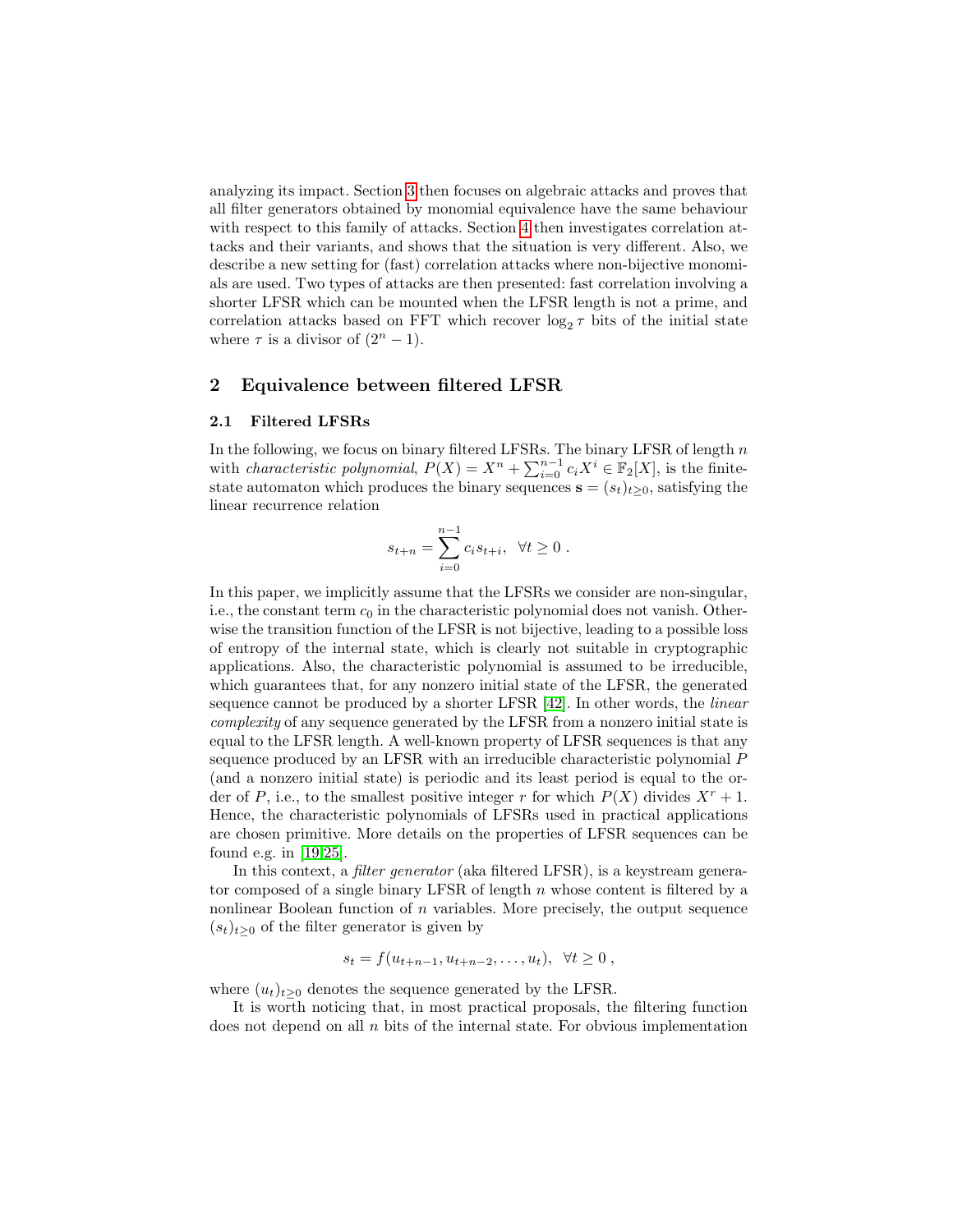reasons, f is usually chosen in such a way that it depends on  $m < n$  variables only. It can then be equivalently described by an  $m$ -variable Boolean function  $f'$ and a decreasing sequence  $(\gamma_i)_{1 \leq i \leq m}$ , with  $1 \leq \gamma_i \leq n$ , such that for any *n*-tuple  $(x_1,\ldots,x_n),$ 

$$
f(x_1,\ldots,x_n)=f'(x_{\gamma_1},\ldots,x_{\gamma_m}).
$$

Here, unless explicitly mentioned, the filtering function will be defined as a function of n variables, where n is the LFSR length, even if some (or most) of these variables are not involved in the evaluation of the function.

#### 2.2 Univariate representation of filtered LFSRs

Filter generators have been extensively studied and are known to be vulnerable to several types of attacks which have led to the definition of some security criteria on the tapping sequence  $(\gamma_i)_{1\leq i\leq m}$  [\[14\]](#page-18-4) and on the Boolean filtering function (see e.g. [\[4\]](#page-18-5) for a survey). For instance, it is well-known that  $f$  must have a high algebraic degree in order to generate a keystream sequence with a high linear complexity [\[39\]](#page-19-12), a high algebraic-immunity in order to resist algebraic attacks [\[10,](#page-18-1)[31\]](#page-19-13) and a high nonlinearity in order to resist fast correlation attacks [\[32\]](#page-19-4). These design criteria on the filtering function must be considered up to some equivalence in the sense that several filtered LFSR may generate the same set of sequences. This equivalence between filtered LFSR can be simply described by defining the LFSR next-state function over the finite field with  $2^n$  elements instead of the vector space  $\mathbb{F}_2^n$ .

In this field-oriented description, we will use the following classical notation. The finite field with  $2^n$  elements is denoted by  $\mathbb{F}_{2^n}$ . The multiplicative order of a nonzero element  $\alpha$  in a finite field,  $\text{ord}(\alpha)$ , is the smallest positive integer r such that  $\alpha^r = 1$ . The trace function from  $\mathbb{F}_{2^n}$  into  $\mathbb{F}_2$  is denoted by  $\text{Tr}^n$ , i.e.,

$$
\text{Tr}^n(x) = \sum_{i=0}^{n-1} x^{2^i}.
$$

The index n will omitted if it is clear from the context.

**Proposition 1 (Th. 9.2 in [\[30\]](#page-19-14)).** Let P be an irreducible polynomial in  $\mathbb{F}_2[X]$ with degree n. Let  $\alpha \in \mathbb{F}_{2^n}$  be a root of P and  $\{\beta_0, \ldots, \beta_{n-1}\}\$  denote the dual basis of  $\{1, \alpha, \ldots, \alpha^{n-1}\}, i.e.,$ 

$$
\operatorname{Tr}^n(\alpha^i \beta_j) = \begin{cases} 0 & \text{if } i \neq j \\ 1 & \text{if } i = j \end{cases}.
$$

Then, the content of the LFSR with characteristic polynomial P at time  $(t + 1)$ is equal to its content at time t multiplied by  $\alpha$ , where these vectors are identified with elements in the field  $\mathbb{F}_{2^n}$  decomposed on the basis  $\{\beta_0, \ldots, \beta_{n-1}\}.$ 

With the notation of the previous proposition, we consider the isomorphism  $\varphi$ from  $\mathbb{F}_2^n$  into  $\mathbb{F}_{2^n}$  defined by the basis  $\{\beta_0, \ldots, \beta_{n-1}\}$ . Then, the internal state at time t of the LFSR initialized by  $X_0 = \varphi(u_0, \ldots, u_{n-1})$  corresponds to

$$
X_t = X_0 \alpha
$$

t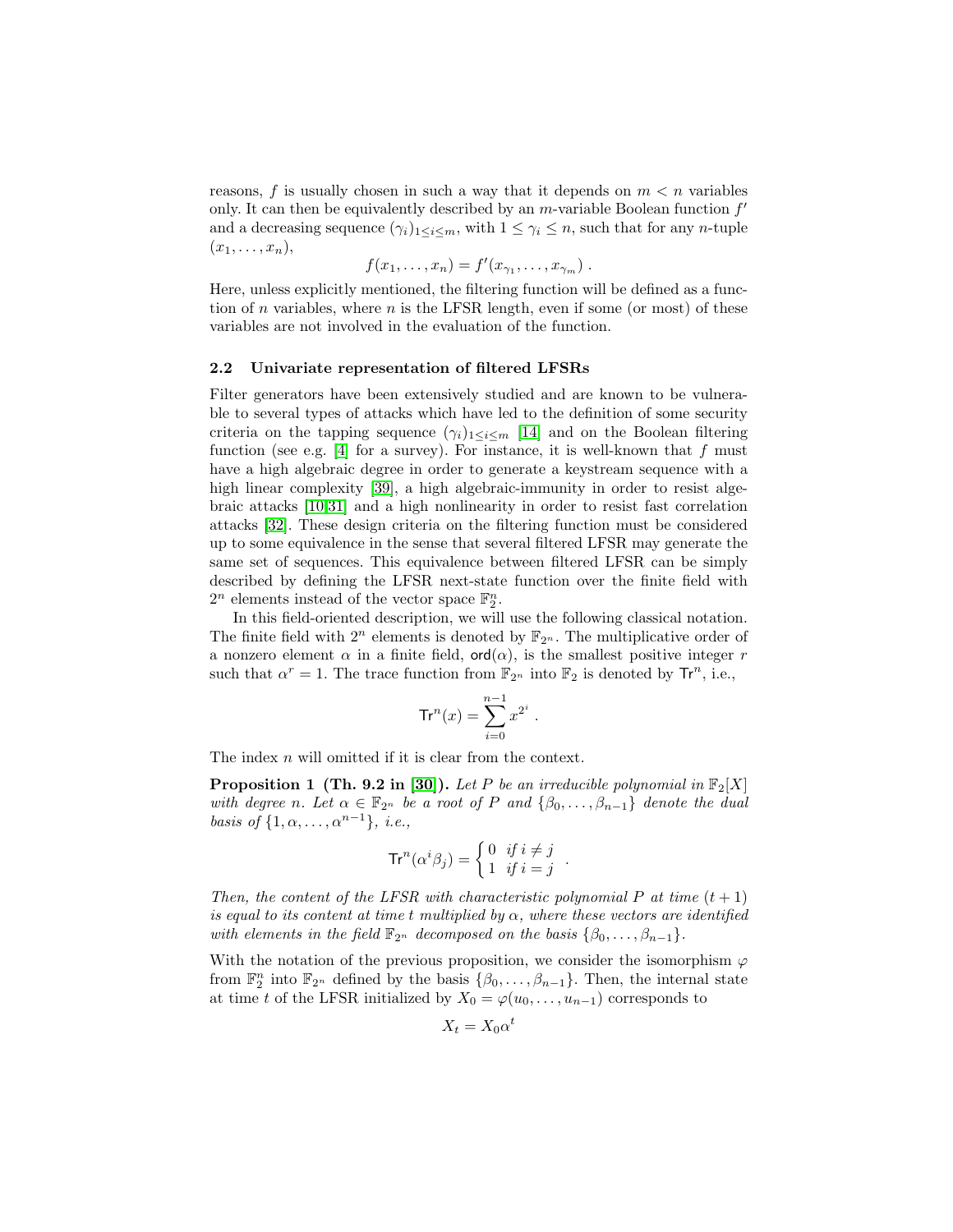and the keystream bit at time  $t$  is given by

$$
s_t = f \circ \varphi^{-1}(X_0 \alpha^t) .
$$

Therefore, any filter generator has an equivalent univariate representation defined by a root  $\alpha \in \mathbb{F}_{2^n}$  of the LFSR characteristic polynomial, and a function F from  $\mathbb{F}_{2^n}$  into  $\mathbb{F}_2$ . This generator produces from any initial state  $X_0 \in \mathbb{F}_{2^n}$ the sequence  $s_t = F(X_0 \alpha^t)$ . For the sake of clarity, univariate functions defined over  $\mathbb{F}_{2^n}$  will be denoted by capital letters, while small letters will be used for multivariate functions over  $\mathbb{F}_2^n$ . Clearly, the multivariate representation of a filter generator,  $(P, f)$ , can be recovered from its univariate representation  $(\alpha, F)$ : since P is irreducible, it corresponds to the minimal polynomial of  $\alpha$  and f is equal to  $F \circ \varphi$  where  $\varphi$  is the isomorphism associated to the dual basis of  $\{1, \alpha, \alpha^2, \dots, \alpha^{n-1}\}.$  Conversely, a given multivariate representation  $(P, f)$  corresponds to *n* univariate representations  $(\alpha, F)$  since there are several possible values for  $\alpha$  corresponding to the conjugate roots of P, i.e.,  $\alpha, \alpha^2, \alpha^{2^2}, \dots, \alpha^{2^{n-1}}$ . The univariate filtering functions F associated to the different choices for  $\alpha$ are then linearly equivalent because they only differ from the composition with the Frobenius map. However, composing  $F$  with a linear permutation does not change its cryptographic properties (see the next section for details).

As a function from  $\mathbb{F}_{2^n}$  into  $\mathbb{F}_{2^n}$ , F can be written as a univariate polynomial in  $\mathbb{F}_{2^n}[X]$  and the coefficients of this polynomial are computed from the values of  $F$  by the discrete Fourier Transform (DFT) of  $F$  (aka Mattson-Solomon transform) (see e.g.  $[2,27,15]$  $[2,27,15]$  $[2,27,15]$ ).

Proposition 2 (Discrete Fourier transform of a function). Let  $F$  be a function from  $\mathbb{F}_{2^n}$  into  $\mathbb{F}_{2^n}$ . Then, there exists a unique univariate polynomial in  $\mathbb{F}_{2^n}[X]/(X^{2^n}+X)$  such that

$$
F(X) = \sum_{i=0}^{2^n - 1} A_i X^i.
$$

Moreover,  $A_0 = F(0)$ ,  $A_{2^n-1} = \sum_{x \in \mathbb{F}_{2^n}} F(x)$  and the coefficients  $A_i$ ,  $1 \leq i \leq$  $2^{n} - 2$ , are given by the discrete Fourier transform of the values of F at all nonzero inputs, namely

$$
A_i = \sum_{k=0}^{2^n - 2} F(\gamma^k) \gamma^{-ki}, \ 1 \le i \le 2^n - 2
$$

where  $\gamma$  is a primitive element in  $\mathbb{F}_{2^n}$ .

It is worth noticing that, in our context, the value of  $F(0)$  does not affect the security of the filter generator: this value is only involved when the LFSR internal state vanishes, which is obviously always avoided since the sequence generated from the all-zero state is constant. Therefore, we will always consider in the following that the coefficient of degree  $(2^{n} - 1)$  in the univariate form of F is equal to zero. In other words, the univariate form of  $F$  is identified with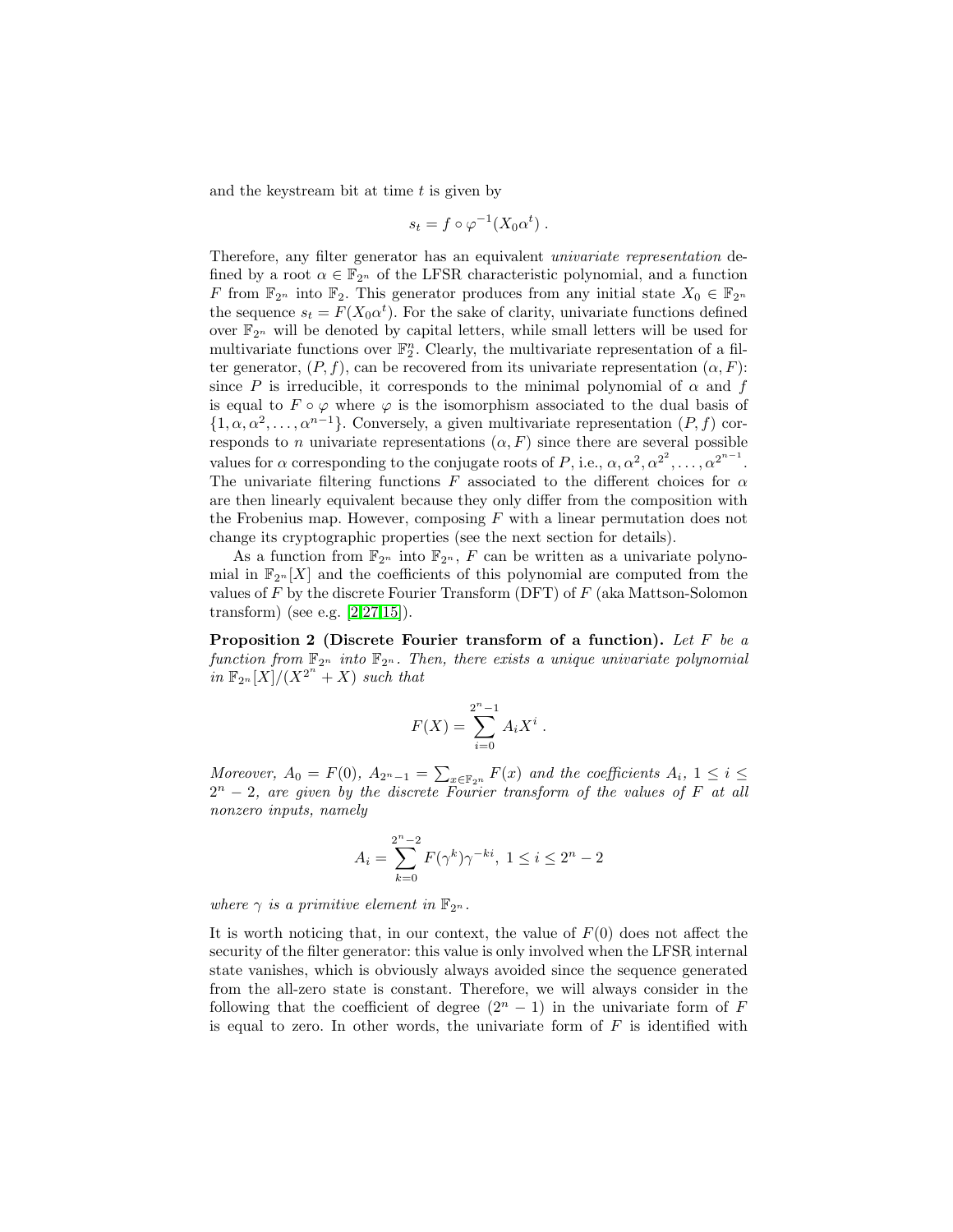$(A_0, \ldots, A_{2n-2})$  which is the DFT of the values of F. In our situation also, F takes its values in  $\mathbb{F}_2$ , implying that  $A_{2i} = A_i^2$  for any  $1 \leq i \leq 2^n - 2$ . In this case, the coefficients  $A_i$  for all i in the same cyclotomic coset modulo  $(2^{n} - 1), C(i) = \{i, 2i \mod (2^{n} - 1), 2^{2}i \mod (2^{n} - 1), \ldots, 2^{n-1}i \mod (2^{n} - 1)\}\$ can be gathered, leading to the so-called trace representation:

$$
F(X) = \sum_{k \in \varGamma} \mathrm{Tr}^{n_k}(A_k X^k),
$$

where  $\Gamma$  is a set of representatives of all cyclotomic cosets modulo  $(2^{n} - 1)$ ,  $n_{k}$ denotes the size of the cyclotomic coset of k and  $A_k \in \mathbb{F}_{2^{n_k}}$ .

#### 2.3 Monomial equivalence between filtered LFSR

Using the univariate representation, it is easy to observe that, for any nonzero  $\lambda \in$  $\mathbb{F}_{2^n}$ , the sequence generated by the filtered LFSR with characteristic polynomial P and filtering function F from the initial state  $X_0 \in \mathbb{F}_{2^n}$  is the same as the sequence obtained by filtering the same LFSR with  $G(x) = F(\lambda x)$  from the initial state  $Y_0 = \lambda^{-1} X_0$ . It follows that not only F but also any function  $G(x) = F(\lambda x)$  can be attacked when cryptanalyzing the generator. But, this equivalence does not affect the security of filter generators since all design criteria are known to be invariant under linear equivalence, i.e., under the composition of the filtering function by an  $\mathbb{F}_2$ -linear permutation of  $\mathbb{F}_{2^n}$ .

However, Rønjom and Cid [\[36\]](#page-19-5) exhibited some nonlinear equivalence relations between filtered LFSR when the LFSR characteristic polynomial  $P$  is primitive. This equivalence relation boils down to changing the primitive root of  $\mathbb{F}_{2^n}$  in the univariate representation of the generator. Let us consider two primitive elements in  $\mathbb{F}_{2^n}$ , namely  $\alpha$  and  $\beta$ , implying that  $\beta = \alpha^k$  for some integer k with  $gcd(k, 2^n - 1) = 1$ . Let  $P_\alpha$  and  $P_\beta$  denote their minimal polynomials. Then, we observe that, at any time  $t \geq 0$ , the internal state  $X_t$  of the LFSR with characteristic polynomial  $P_{\alpha}$  and the internal state  $Y_t$  of the LFSR with characteristic polynomial  $P_\beta$  initialized with  $Y_0 = X_0^k$  satisfy

$$
Y_t = Y_0 \beta^t = (X_0 \alpha^t)^k = X_t^k.
$$

This implies that the set of all sequences obtained by filtering by  $F$  the LFSR defined by  $\alpha$  corresponds to the sequences generated by filtering by  $G(x) = F(x^r)$ the LFSR defined by  $\beta = \alpha^k$  where  $rk \equiv 1 \mod (2^n - 1)$ . From now on, this equivalence between filter generators will be named *monomial equivalence*<sup>[1](#page-5-0)</sup>. It follows that there exist  $\frac{\Phi(2^{n}-1)}{n}$  monomial transformations which are not linearly equivalent and nevertheless provide equivalent filtering LFSR, where  $\Phi$  is the Euler's totient function. Any attack against one among these  $\frac{\Phi(2^n-1)}{n}$  generators then provides an attack against the whole class. Most notably, an initial-state recovery attack against the generator defined by  $\beta$  enables the attacker to recover

<span id="page-5-0"></span><sup>&</sup>lt;sup>1</sup> Note that, among all monomials, only the *permutations* of  $\mathbb{F}_{2^n}$ , i.e.,  $X \mapsto X^k$  with  $gcd(k, 2<sup>n</sup> - 1) = 1$  provide an equivalence relation.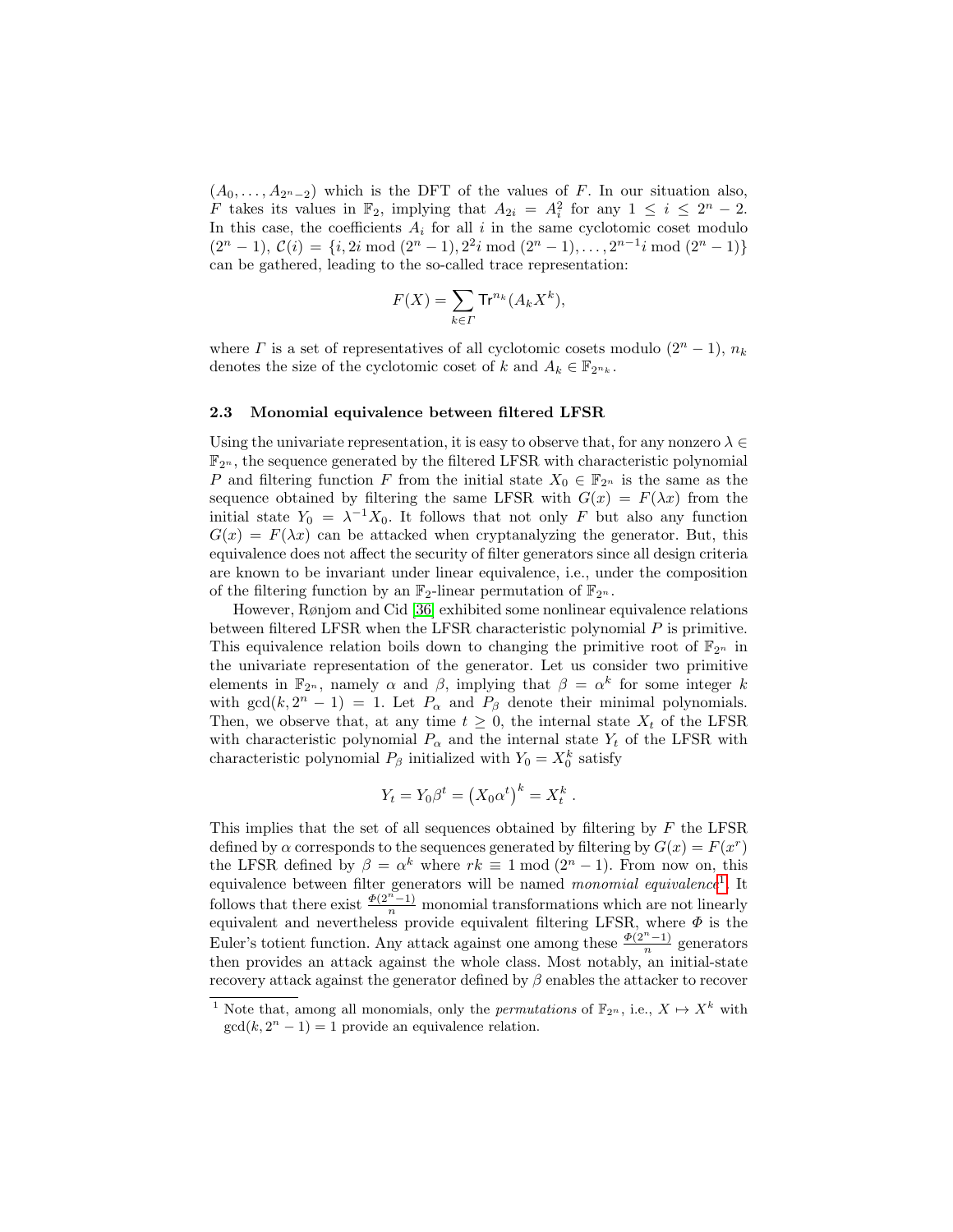the initial state  $X_0$  of the LFSR defined by  $\alpha$  by using that  $X_0 = Y_0^r$ . Therefore, the security level offered by a filter generator is clearly the minimal security among all generators in its equivalence class.

### <span id="page-6-0"></span>3 Monomial equivalence and algebraic attacks

Determining the cryptographic properties of a Boolean function up to any change of the primitive element seems rather complicated, since the major properties of the function, like its degree or its nonlinearity, are not invariant under these nonlinear transformations (see e.g. [\[36,](#page-19-5) Appendix A]). However, the recent works by Gong, Helleseth and Rønjom [\[38,](#page-19-3)[37,](#page-19-16)[20,](#page-19-7)[17\]](#page-18-3) point out that this difficulty mainly comes from the fact that the multivariate representation of the function is usually not relevant for evaluating its security level. Instead, the univariate representation provides a much more powerful tool which allows to directly determine the security offered by a generator against algebraic attacks (and its variants). Indeed, the action of the monomial equivalence can be described in a much simpler way when the univariate expression of the function is considered: the class of all filtering functions in the equivalence class of  $F$  consists of all functions  $G = \sum_{i=0}^{2^n-2} B_i X^i$  whose univariate representation  $(B_0, \ldots, B_{2^n-2})$  is obtained by decimating the univariate representation of  $F$  by some integer  $k$  coprime to  $(2^{n} - 1)$ , i.e.,  $B_i = A_{ik \mod (2^{n}-1)}$ . Using this simple transformation, it becomes possible to determine how the complexity of algebraic-type attacks varies within the equivalence class of a filtering function.

### 3.1 Linear complexity

The simplest algebraic attack consists in writing the Boolean equations defining the successive keystream bits. We then obtain a multivariate system depending on  $n$  binary unknowns, which are the bits of the initial state. The degree of each equation is equal to the degree of the filtering function  $f$ , which tends to show that the complexity for solving this algebraic system highly depends on the degree of f. Instead of linearizing the system of degree  $\deg(f)$  derived from f, another strategy consists in exploiting the fact that the keystream sequence produced by a filter generator can also be seen as the output of a single LFSR. The length of the shortest LFSR generating the sequence is its *linear complexity* Λ. It determines the complexity of solving the smallest linear system expressing each output bit of the generator as a linear function of its initial state. It is widely believed that, exactly as for the combination generator, the linear complexity of a filter generator increases with the degree of the filtering function (see e.g. [\[24,](#page-19-17)[39\]](#page-19-12)). For instance, it has been shown by Rueppel that, when the LFSR length  $n$ is a large prime,  $\Lambda \geq \binom{n}{d}$  for most functions f of degree d [\[39,](#page-19-12) Chapter 5]. However, as explained in [\[28\]](#page-19-6), the well-known Blahut's theorem [\[2\]](#page-18-6) implies that  $\Lambda$  is entirely determined by the univariate form of the filtering function,  $F(X) =$  $\sum_{i=0}^{2^n-2} A_i X^i$ :

$$
A = \#\{0 \le i \le 2^n - 2 \ : A_i \neq 0\} \ .
$$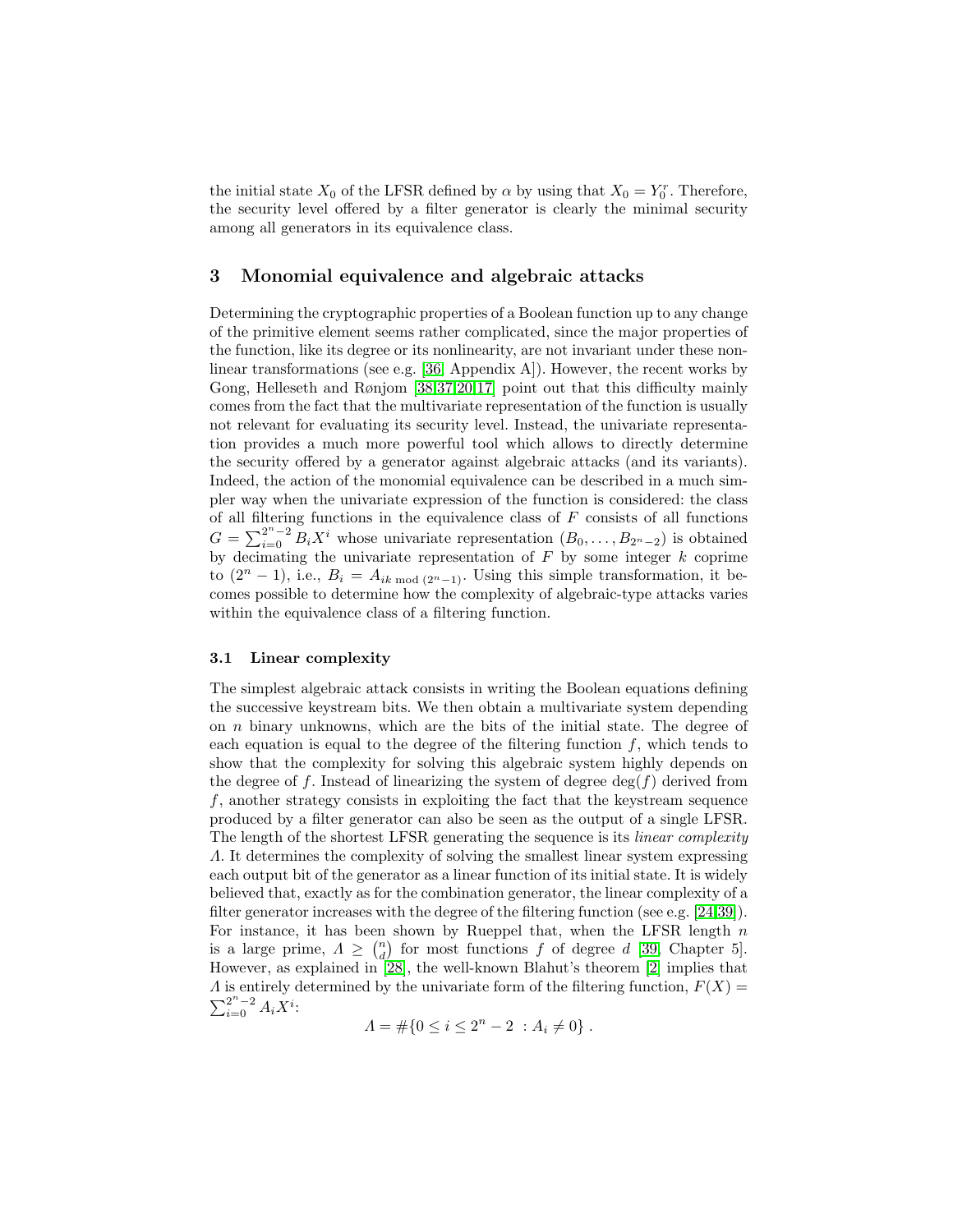Then, it clearly appears from this formula that the linear complexity of the filter generator is invariant under monomial equivalence since decimating the vector  $(A_0, \ldots, A_{2^n-2})$  by some k coprime to  $(2^n-1)$  does not modify the number of its nonzero terms.

A major observation due to Rønjom and Helleseth [\[38\]](#page-19-3) is that the linear complexity is always smaller than or equal to the number of unknowns we expect in a linearized version of the system of equations derived from the multivariate representation. Indeed, the resulting linear system considers as unknowns all monomials of degree at most  $\deg(f)$  in the bits of the initial state, i.e. roughly

$$
\Lambda = \Lambda(F) \triangleq \sum_{i=1}^{\deg f} \binom{n}{i} \text{ unknowns.}
$$

Using that the multivariate degree of the univariate monomial  $X^k$  is the number of ones in the binary representation of k, which is identified with  $w_H(k)$ , we get that all coefficients  $A_k$  with  $w_H(k) > \deg f$  vanish. Therefore, the linear complexity  $\Lambda$  of the generator, i.e., the number of nonzero  $A_k$ , is at most the number of k such that  $w_H(k) \leq deg(f)$ , which corresponds to the number of unknowns in the multivariate linear system. Therefore, for any filter generator obtained by monomial equivalence, the best basic algebraic attack has data complexity  $\mathcal{O}(\Lambda)$ . The on-line step of the attack has time complexity  $\mathcal{O}(\Lambda)$  (since the knowledge of Λ keystream bits determines the initial state of the equivalent LFSR and the whole output sequence). The precomputation step consists in computing the linear complexity and the minimal polynomial of the keystream. This can be done by applying Berlekamp-Massey algorithm to the filter generator initialized by any chosen value, with time complexity  $\mathcal{O}(A^2)$ . This can also be done by inverting a  $\Lambda \times \Lambda$  Vandermonde matrix, with time complexity  $\mathcal{O}(\Lambda \log^2 \Lambda)$  as noticed in [\[38](#page-19-3)[,17,](#page-18-3)[35\]](#page-19-18). Another equivalent point of view, which yields the same complexity, is the so-called selective discrete Fourier spectra attack [\[16,](#page-18-8)[17\]](#page-18-3). The complexities of all variants of this attack are then invariant under monomial equivalence.

#### 3.2 Algebraic attacks

The fact that algebraic attacks can be applied to any generator obtained by monomial equivalence has led Rønjom and Cid to define the general algebraic *immunity* of a filtering function  $F$  [\[36,](#page-19-5) Def. 6] as the smallest algebraic immunity for a function in the monomial equivalence class of  $F$ . But, exactly as algebraic attacks allow to decrease the degree of the equations below the degree of the filtering function by considering an annihilator q of  $f$  [\[10\]](#page-18-1), the same idea can be used for improving the previously described attack based on the univariate approach [\[17\]](#page-18-3). Then, the complexity of the best attack is determined by the smallest linear complexity for an annihilator of  $F$ . This quantity has been named the spectral immunity of  $F$  [\[17,](#page-18-3) Def. 1]. As we discussed before, for any function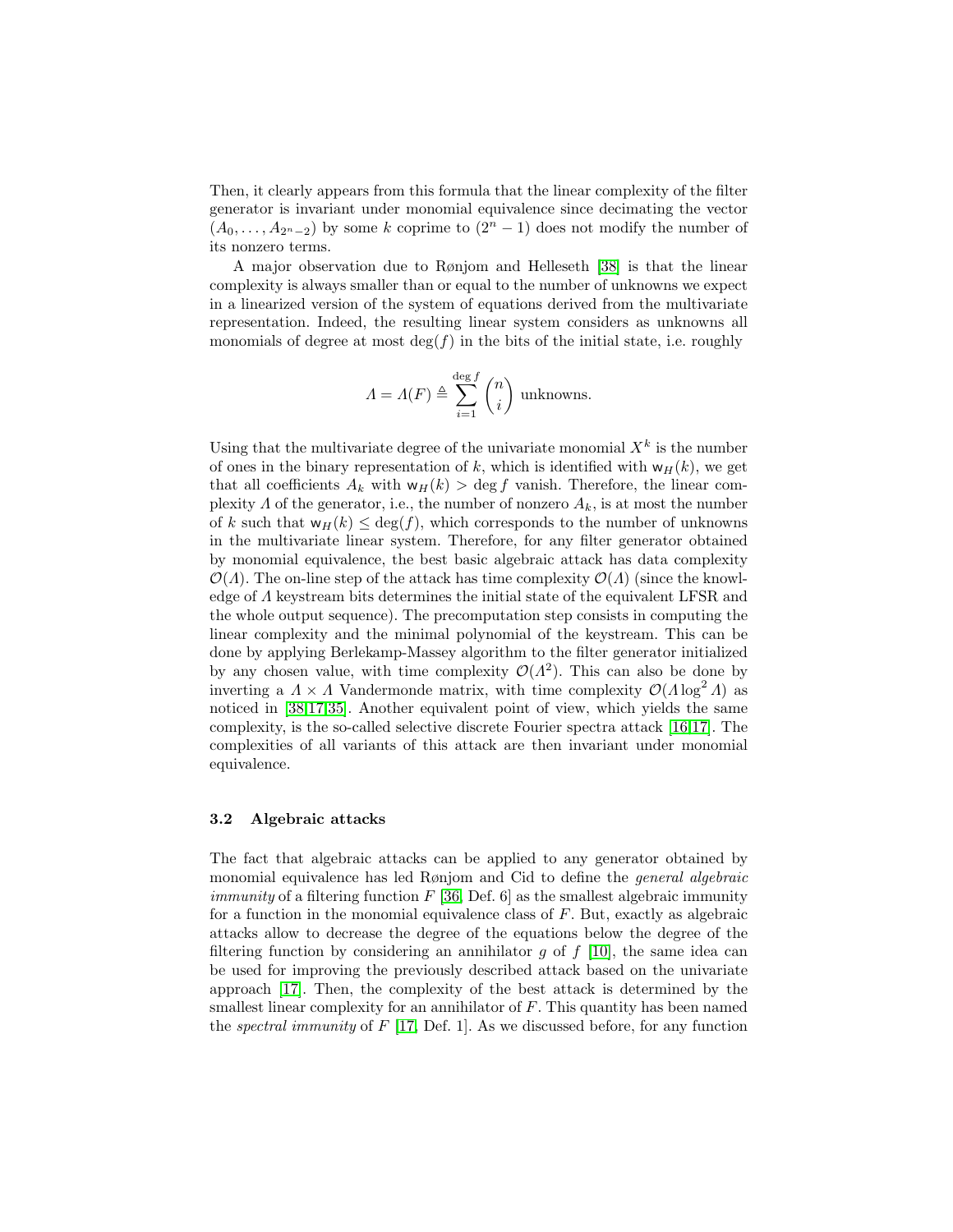$G$ , including any annihilator of  $F$ ,

$$
\Lambda(G) \le \sum_{i=0}^{\deg G} \binom{n}{i},
$$

implying that this attack based on the univariate approach is always faster than the usual algebraic attack.

Suppose now that the previously described attack is applied to some equivalent filter generator involving the filtering function  $F'$  defined as  $F'(x) = F(x^k)$ , for some k with  $gcd(k, 2^n - 1) = 1$ . The attack then exploits the linear complexity of an annihilator  $G'$  of  $F'$ . But, it can be observed that a function  $G'$  is an annihilator of F' if and only if  $G(x) = G'(x^r)$  is an annihilator of F where  $rk \equiv 1 \mod (2^n - 1)$ . Then, the linear complexity of G' is then equal to the linear complexity of  $G$ , the corresponding annihilator of  $F$ . It follows that the attack applied to  $F'$  has the same complexity as the attack against the original filter generator. In other words, the spectral immunity of a filtering function  $F$ is invariant under monomial equivalence.

Therefore, it appears that the monomial equivalence does not affect the complexity of algebraic attacks since the optimal versions of these attacks are based on the univariate representation and involve the number of nonzero coefficients in this representation which is invariant under monomial equivalence.

# <span id="page-8-0"></span>4 Univariate correlation attacks

### 4.1 Correlation-like attacks on filtered LFSR

Another type of attacks against LFSR-based stream ciphers is the correlation attack and its variants. For generators using many LFSR combined by a Boolean function, a divide-and-conquer technique can be used by exploiting an approxi-mation of the combining function f by a function q with fewer variables [\[40\]](#page-19-19). The attack then consists in performing an exhaustive search for the internal state of the small generator (called the target generator) composed of fewer LFSR combined by g, and in deciding which one of the states gives an output sequence having the expected correlation with the keystream. A well-known improved variant, named *fast correlation attack* [\[32\]](#page-19-4) applies when  $q$  is linear. It identifies the problem with a decoding problem. Then an exhaustive search for the initial state of the target generator is not required anymore. Instead, a decoding algorithm for a linear code is used, for instance an algorithm exploiting sparse parity-check relations [\[32](#page-19-4)[,6,](#page-18-9)[8\]](#page-18-10). In the case of filtered LFSR, the situation is different since the only relevant target generator producing sequences correlated to the keystream, consists of an LFSR of the same size as the original generator filtered by a linear approximation of  $f$ . In this situation, the classical correlation attack cannot be faster than a brute-force attack, implying that only fast correlation attacks are relevant on filtered LFSR. To avoid these attacks, filtering functions must have a high nonlinearity.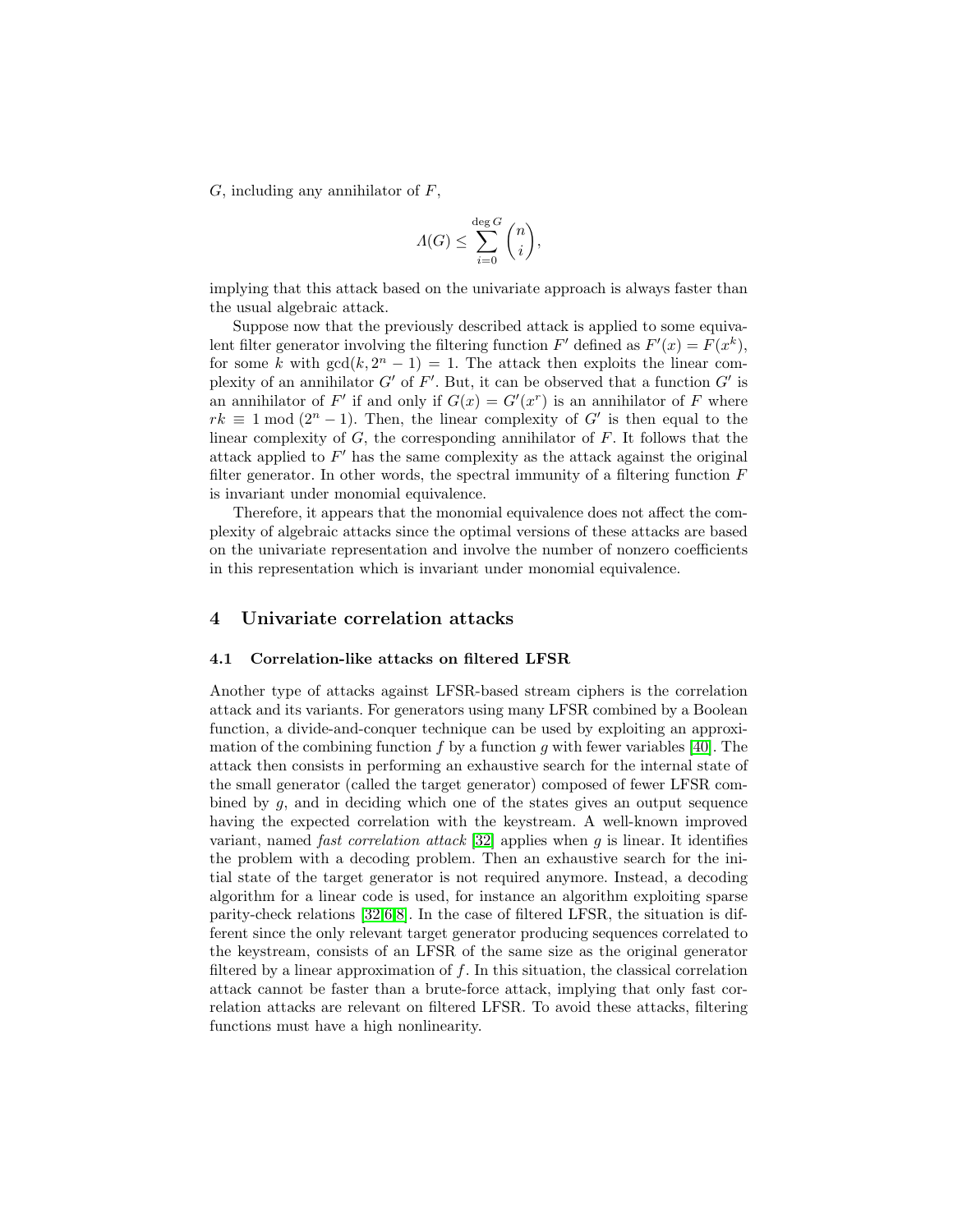Rønjom and Cid [\[36,](#page-19-5) Section 6.2] have then pointed out that the monomial equivalence requires extending the nonlinearity criterion. As the nonlinearity of a Boolean function  $f$  is the distance of  $f$  to all affine functions, the distance to all monomial functions with an exponent coprime to  $(2<sup>n</sup> - 1)$  must also be taken into account. Indeed, the fast correlation attack can be generalized as follows. Let us consider an LFSR of size n, of primitive root  $\alpha$  and of initial state  $X_0$ , filtered by a Boolean function F. We suppose now that there exist  $\lambda \in \mathbb{F}_{2^n} \setminus \{0\}$ and k coprime to  $(2^{n} - 1)$  such that the function F is highly correlated to  $G(x) = \text{Tr}^{n}(\lambda x^{k})$ . Because k is coprime to  $(2^{n} - 1)$ , the monomial equivalence can be applied to the LFSR filtered by  $G$ , as depicted on Figure [1.](#page-9-0) Then we

<span id="page-9-0"></span>

Fig. 1: Generalized correlation attack where  $gcd(k, 2^n - 1) = 1$  and  $G(x) =$  $\mathsf{Tr}^n(\lambda x^k)$ .

can perform a fast correlation attack and recover the initial state of the LFSR defined by  $\alpha^k$ , which corresponds to  $X_0^k$ . As k is coprime to  $(2^n - 1)$ , we then recover  $X_0$ . In other words, a fast correlation attack can be mounted even if the approximation  $G$  of  $F$  is nonlinear but has a trace representation with a single term,  $Tr^{n}(\lambda x^{k})$  with  $gcd(k, 2^{n} - 1) = 1$ . The corresponding design criterion is that the filtering function  $F$  must have a high generalized nonlinearity. This notion has been first introduced by Youssef and Gong in 2001 [\[41\]](#page-19-8), but was not motivated by any attack.

**Definition 1 (Extended Walsh-transform [\[41\]](#page-19-8)).** Let F a function from  $\mathbb{F}_{2^n}$ into  $\mathbb{F}_2$ , then its extended Walsh transform is

$$
\widehat{F}(\lambda,k)=\sum_{x\in\mathbb{F}_{2^n}}(-1)^{F(x)+\mathrm{Tr}(\lambda x^k)}
$$

where  $\lambda \in \mathbb{F}_{2^n}$  and  $gcd(k, 2^n - 1) = 1$ . Then, the generalized nonlinearity:

$$
\mathsf{NLG}(F) = 2^{n-1} - \frac{1}{2} \max_{\substack{\lambda \in \mathbb{F}_{2^n} \\ k:\gcd(k,2^n-1)=1}} |\widehat{F}(\lambda, k)|
$$

is the distance of F to the components of all monomial permutations of  $\mathbb{F}_{2^n}$ .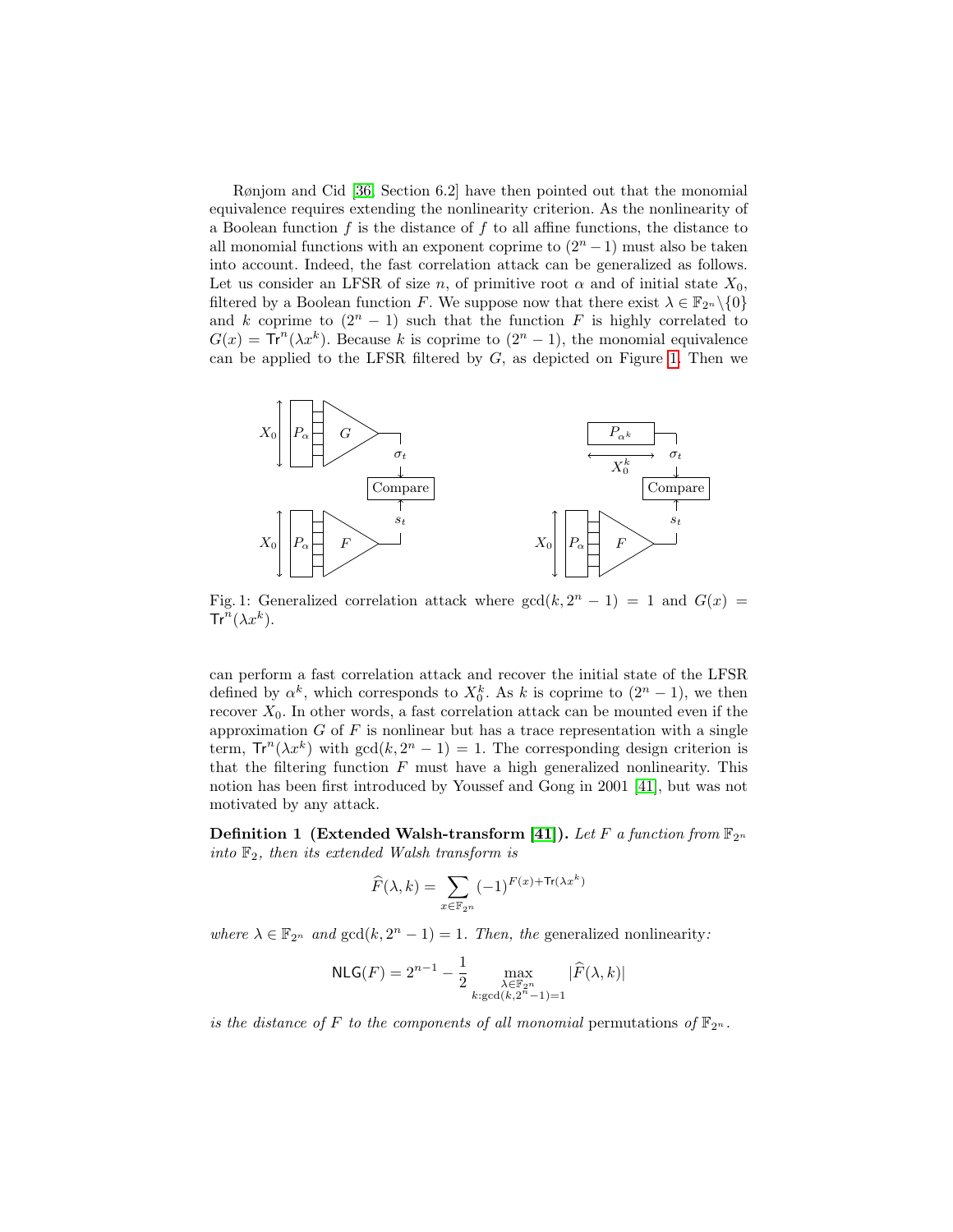#### 4.2 A more efficient correlation attack

The previously described attack applies when  $F$  is correlated with a monomial function whose exponent k is coprime to  $(2<sup>n</sup> - 1)$ . However, the exponents k with  $gcd(k, 2<sup>n</sup> - 1) > 1$  must also be taken into account even if they do not provide an equivalence relation. Let us now consider some k which is not coprime to  $(2<sup>n</sup> - 1)$ and some Boolean function H such that F is correlated to  $G: x \mapsto H(x^k)$ . We can then also apply some monomial transformation to the target generator which is composed of the LFSR defined by  $\alpha$  filtered by G. Indeed, the LFSR

<span id="page-10-0"></span>

Fig. 2: Generalized correlation attack where  $gcd(k, 2^n - 1) > 1$ .

internal state at time t is  $X_0 \alpha^t$ , implying that the sequence produced by the target generator is  $\sigma_t = G(X_0 \alpha^t) = H(X_0^k \alpha^{kt})$  for all  $t \geq 0$ . On the other hand, the LFSR with characteristic polynomial  $P_{\alpha^k}$  generates the successive internal states  $(Y_0 \alpha^{kt})_{t \geq 0}$ , implying that  $\sigma$  can also be generated by the LFSR defined by  $\alpha^k$  filtered by H. In other words, the two generators produce exactly the same sequence if the initial state of the LFSR defined by  $\alpha^k$  satisfies  $Y_0 = X_0^k$ , as depicted on Figure [2.](#page-10-0) It is important to notice that the least period of the sequence generated by the LFSR defined by  $\alpha^k$  is

$$
\tau_k = \text{ord}(\alpha^k) = \frac{2^n - 1}{\gcd(k, 2^n - 1)}.
$$

We will see that this quantity plays a major role in the attack.

Firstly, the number of possible values for an initial state of the target LFSR of the form  $Y_0 = X_0^k$  is  $\tau_k$ . As previously mentioned, the classical correlation attack described by Siegenthaler is not relevant against filter generators because it requires an exhaustive search over all possible initial states of the constituent LFSR, leading to a time complexity higher than or equal to the cost of a bruteforce attack. But, in our new setting, the attacker needs to perform an exhaustive search over a set of size  $\tau_k < 2^n$ , implying that this exhaustive search may be faster than the brute-force attack. More precisely, the data complexity required for applying the optimal hypothesis test (i.e., defined by the Neyman-Pearson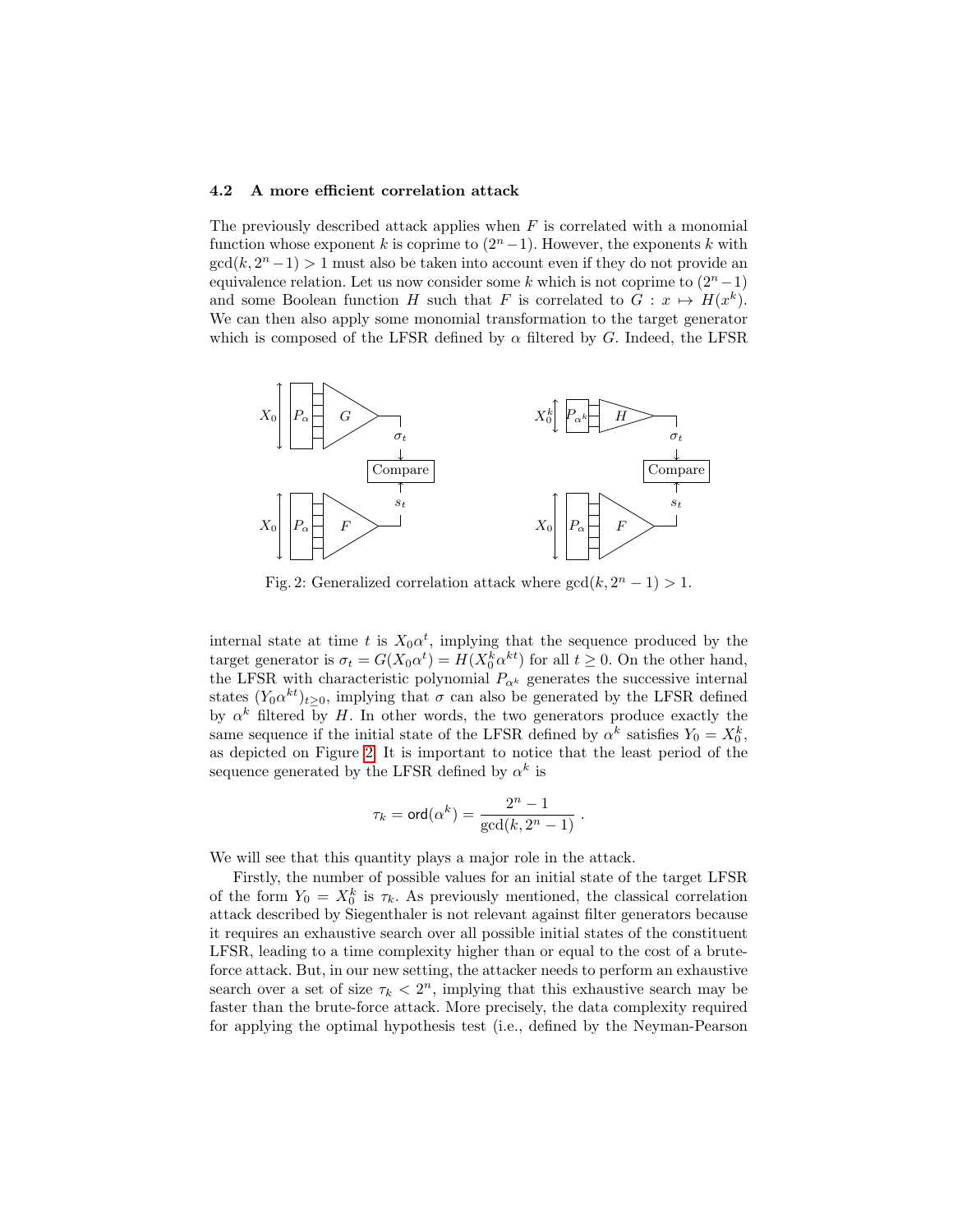lemma) and determining the correct initialization out of  $\tau_k$  possibilities is

$$
N = \frac{2\ln(\tau_k)}{\varepsilon^2}
$$

where  $\varepsilon$  is the correlation between F and G (see e.g. [\[18,](#page-18-11) Section 4.1]). The time complexity of Siegenthaler's algorithm is

$$
\text{Time} = O\left(\frac{\tau_k \ln(\tau_k)}{\varepsilon^2}\right) \ .
$$

The counter-part of this attack compared to the case where  $k$  is coprime to  $(2^{n} - 1)$  is that the knowledge of the quantity recovered in the attack,  $X_{0}^{k}$ , does not enable us to determine the whole initial state  $X_0$  since k is no longer coprime to  $(2^n - 1)$ . However, we get some information on  $X_0$ .

**Lemma 1.** The knowledge of  $X_0^k$  gives  $\log_2(\tau_k)$  bits of information on  $X_0$  where  $\tau_k = (2^n - 1)/\gcd(k, 2^n - 1).$ 

*Proof.* Let  $X_0$  be a non-zero element in the field  $\mathbb{F}_{2^n}$  and  $\alpha$  a primitive root. There is a unique  $i \in [0, 2^n - 2]$  such that  $X_0 = \alpha^i$ . Then,  $r = i \mod \tau_k$  satisfies

$$
X_0^k = \alpha^{qk\tau_k} \alpha^{rk} = \alpha^{rk}
$$

by definition of  $\tau_k$ . Moreover, r is the unique integer in  $[0, \tau_k - 1]$  such that  $X_0^k = \alpha^{rk}$ . Indeed, if there exist  $r_1$  and  $r_2$ ,  $r_1 > r_2$  such that  $\alpha^{r_1 k} = \alpha^{r_2 k}$  then  $\alpha^{(r_1-r_2)k} = 1$ . Then,  $(r_1 - r_2)$  is a multiple of  $\tau_k$  which is the order of  $\alpha^k$ . This is impossible since  $r_2 - r_1 \in [0, \tau_k - 1]$ . Therefore, for  $X_0 = \alpha^i$ , the knowledge of  $X_0^k$  gives the value of the remainder of the Euclidean division of i by  $\tau_k$ . It then provides  $\log_2(\tau_k)$  bits of information on  $X_0$ .

## 4.3 Recovering the remaining bits of the initial state

Once  $X_0^k$  has been recovered, the remaining  $(n - \log(\tau_k))$  bits of  $X_0$  can be found by an exhaustive search with time complexity proportional to

$$
\frac{2^n - 1}{\tau_k} = \gcd(k, 2^n - 1) \; .
$$

Another method consists in combining several correlation attacks in a divideand-conquer approach, exactly as against combination generators. Suppose that there exist two integers  $k_1$  and  $k_2$  such that the two distinct correlation attacks can be performed in order to successively recover  $X_0^{k_1}$  and  $X_0^{k_2}$ . This means that we have found

$$
r_1 = i \mod \tau_{k_1} \text{ and } r_2 = i \mod \tau_{k_2} .
$$

By the Chinese remainder theorem, this leads to the value of the remainder of the Euclidean division of i by  $\mathsf{lcm}(\tau_{k_1}, \tau_{k_2})$ . The best situation for the attacker is obviously the case where  $\tau_{k_1}$  and  $\tau_{k_2}$  are coprime, otherwise there is some redundancy between the information retrieved by the two distinct attacks.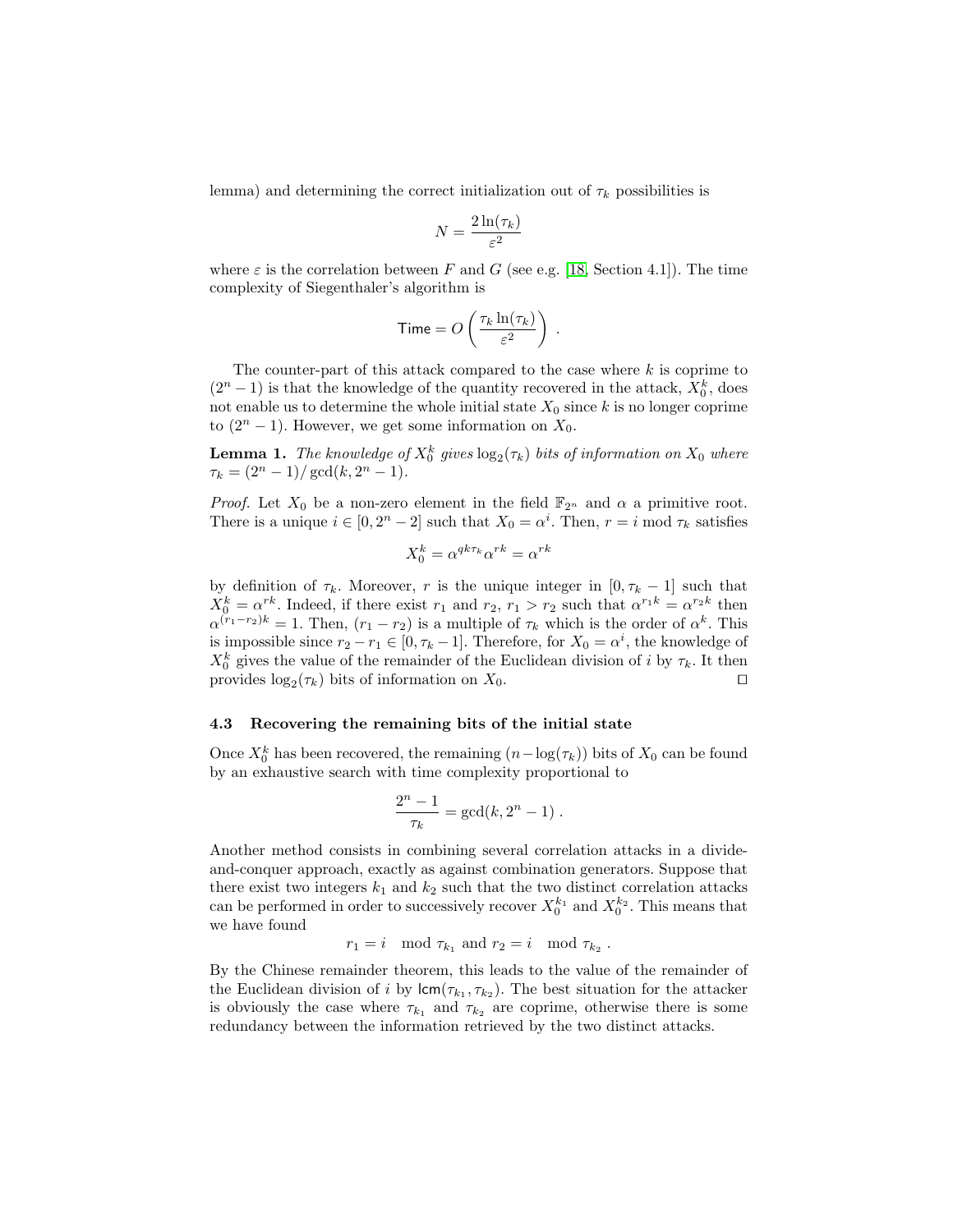#### 4.4 Fast correlation attack when  $H$  is linear

In the correlation attack, the target generator is composed of the LFSR defined by  $\alpha^k$  filtered by a Boolean function H, and it generates sequences  $\sigma$  with period  $\tau_k < (2^n-1)$ . Then, as noticed in the pioneer work by Meier and Staffelbach [\[32\]](#page-19-4), any N-bit portion of  $\sigma$  can be seen as a codeword in a code of length N and size  $\tau_k$ . Therefore, recovering the initial state of the target generator boils down to decoding the corresponding  $n$ -bit keystream with respect to this code since the keystream can be identified with the result of the transmission of  $\sigma$  through a binary symmetric channel with error-probability  $\frac{1}{2}(1-\varepsilon)$  where  $\varepsilon$  is the correlation between the two sequences.

In the specific case where the function H defining  $G(x) = H(x^k)$  is linear, i.e.,  $H(x) = Tr(\lambda x)$  for some  $\lambda \in \mathbb{F}_{2^n}$ , the involved code is a linear code. Some decoding algorithms dedicated to linear codes can then be used. These algorithms are faster than the exhaustive search (which corresponds to a maximum-likelihood decoding), at the price of a higher data complexity. The corresponding attack is then named fast correlation attack [\[32\]](#page-19-4). Obviously, a major parameter affecting the complexity of the decoding procedure is the dimension of the involved code. This dimension is the degree of the minimal polynomial of  $\alpha^k$ , which may be smaller than n: it corresponds to the size  $n_k$  of the cyclotomic class of k. Equivalently,  $n_k$  is the smallest integer m such that  $2^m \equiv 1 \mod 7_k$ . In other words, if  $\alpha^k$  belongs to a subfield  $\mathbb{F}_{2^m}$  of  $\mathbb{F}_{2^n}$ , then the fast correlation attack consists in decoding a linear code of dimension  $m$ , instead of a code of dimension  $n$ . This may enable the attacker to recover  $\log_2(\tau_k)$  bits of the initial state with a lower complexity than the fast correlation attack involving the original LFSR of length n. The optimal situation which maximizes the number of bits recovered by the attacker for a given complexity is then when  $\tau_k = 2^m - 1$  for some divisor m of n, i.e., when k is such that  $gcd(k, 2<sup>n</sup>-1) = (2<sup>n</sup>-1)/(2<sup>m</sup>-1)$ . Several decoding algorithms have been proposed in this context [\[32,](#page-19-4)[21,](#page-19-20)[6,](#page-18-9)[7,](#page-18-12)[22,](#page-19-21)[33,](#page-19-22)[8\]](#page-18-10) which offer different trade-offs between the dimension of the code and the error probability (see [\[1\]](#page-18-13) for a recent survey).

<span id="page-12-0"></span>Example 1. Let us consider an LFSR of size 10 with primitive characteristic polynomial  $P(X) = X^{10} + X^9 + X^7 + X^6 + X^5 + X^4 + X^3 + X^2 + 1$ . We then use as a filtering function a balanced function of 10 variables with a high nonlinearity obtained by Dobbertin's construction [\[12\]](#page-18-14). As described by Dobbertin, we start from a bent function which is constant on a subspace of dimension  $\frac{n}{2}$  and replace this constant restriction by a balanced function in order to make the whole function balanced. Here we start from  $Tr(\alpha x^{33})$  where  $\alpha$  is a root of P since this function is bent, and modify it as in [\[12\]](#page-18-14). It is worth noticing that this modification makes the function much more complex. In particular, it increases its degree and its linear complexity, at the price of a very small degradation of its nonlinearity. We construct this way a balanced function  $F$  of 10 variables with nonlinearity 481 and algebraic immunity 3. By computing its univariate representation, we get that the linear complexity of the keystream is equal to 992. Therefore, this filtering function meets all design criteria related to algebraiclike attacks and to fast correlation attacks. However, by construction, our filtered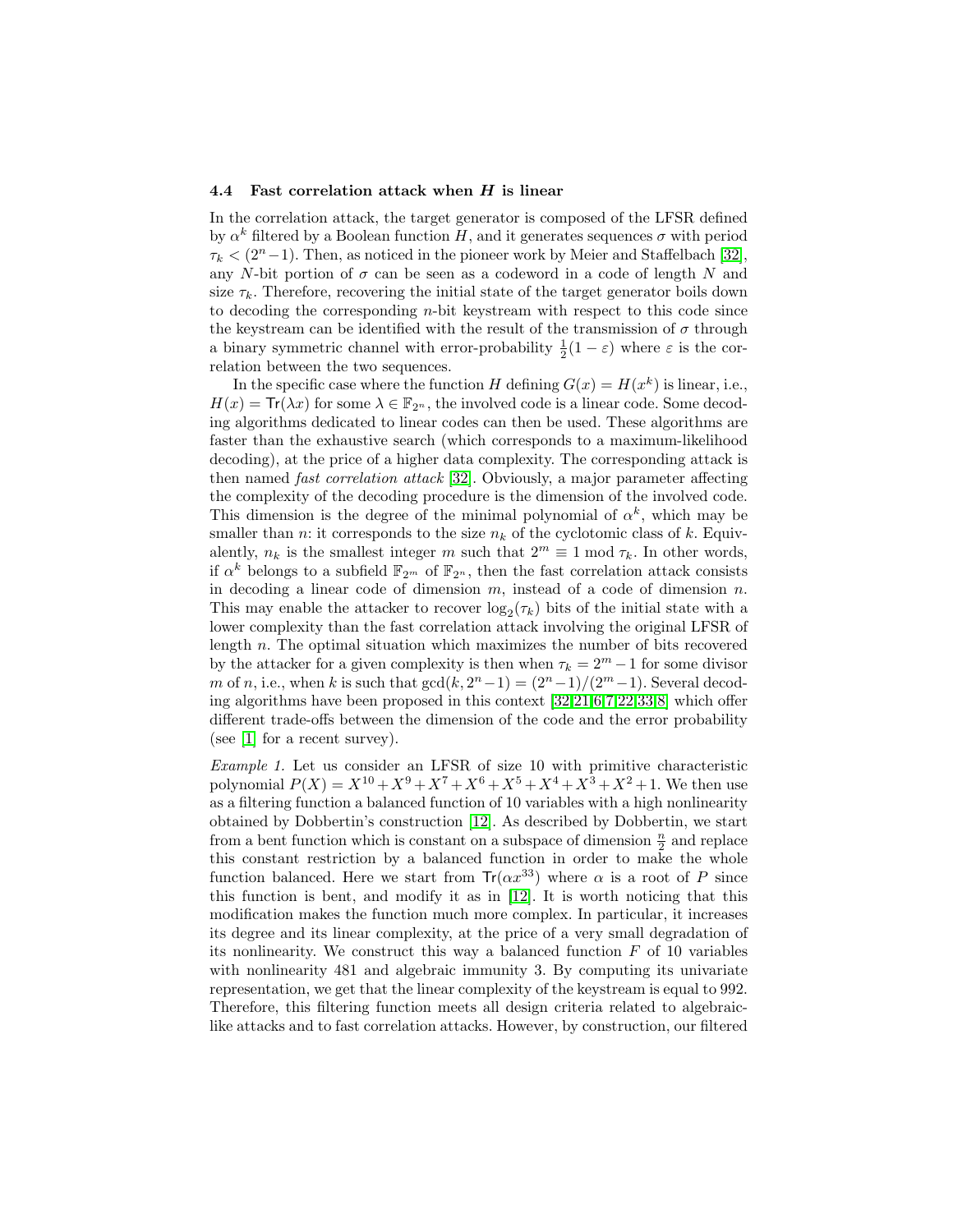function F is very close to the Boolean function  $G(x) = Tr(\alpha x^{33})$ . This means that the keystream is highly correlated to the output of the LFSR defined by  $\alpha^{33}$ . Indeed, the correlation between the two sequences equals  $\varepsilon = 1 - 2^{-9} d_H(F, G) =$ 0.96. We can mount a fast correlation attack on an LFSR of size 5, and we recover almost 5 bits of the internal state of the generator. This attack is obviously much faster than the usual fast correlation attack: in our new setting, the involved correlation is  $\varepsilon = 0.96$  and the code dimension is  $n_{33} = 5$ , while the usual fast correlation attack corresponds to a correlation  $\varepsilon' = 1 - 481 \times 2^{-9} = 0.06$  and code dimension  $n = 10$ . The remaining 5 bits of the initial state can be determined by an exhaustive search over 33 possible values.

The previous example was rather specific since the filtering function is designed from a component of a monomial mapping  $x^k$  with k of the form  $k =$  $\frac{(2^{n}-1)}{(2^m-1)}$ . However, a similar situation may happen for many other filtering functions which do not have any such specific structure. In order to quantify the advantage of this new setting, we first need a closer look at the complexity of fast correlation attacks. The decoding algorithms used in this context include some methods exploiting the existence of low-weight parity-check relations for the LFSR sequence [\[32](#page-19-4)[,21,](#page-19-20)[6,](#page-18-9)[8\]](#page-18-10). These relations are derived from sparse multiples of the LFSR characteristic polynomial, implying that the data complexity which corresponds the degree of these multiples grows very fast with the LFSR length (unless the LFSR characteristic polynomial is very sparse). Once these relations have been found in a precomputation step, the attack consists in applying an iterative decoding algorithm. For instance, the complexity of the original attack based on parity-check relations with 3 terms is estimated by [\[6\]](#page-18-9):

$$
\mathsf{Data} = \mathcal{O}\left(\frac{1}{\varepsilon} \times 2^{\frac{n}{2}}\right) \text{ and } \mathsf{Time} = \mathcal{O}\left(\left(\frac{1}{\varepsilon}\right)^3 \times 2^{\frac{n}{2}}\right) \,.
$$

Using parity-check relations with a higher weight  $w$  decreases the influence of the LFSR length by replacing  $2^{n/2}$  by  $2^{n/(w-1)}$ , at the price of a higher influence of the correlation, i.e., in the data complexity  $\varepsilon$  is replaced by  $\varepsilon^{2(w-2)/(w-1)}$ . The time complexity can be improved by different techniques, but the data complexity of most of these algorithms has a similar behaviour.

<span id="page-13-0"></span>Example 2. Let us consider the same LFSR of size 10 as in Example [1,](#page-12-0) but now filtered by a Boolean function which is not constructed from a monomial function. We choose as a filtering function the following function of 6 variables:

 $f(x_0, x_1, x_2, x_3, x_4, x_5) = x_0x_1x_2x_3x_4 + x_0x_1x_2x_3x_5 + x_0x_1x_2x_4x_5 + x_0x_1x_2x_4 +$  $x_0x_1x_2 + x_0x_1x_3x_4 + x_0x_1x_3 + x_0x_1x_4 + x_0x_1x_5 + x_0x_1 + x_0x_2x_3x_4 + x_0x_2x_3x_5 +$  $x_0x_2x_4x_5 + x_0x_2x_4 + x_0x_2 + x_0x_3x_4 + x_0x_4 + x_0 + x_1x_2x_3x_4x_5 + x_1x_2x_3x_4 +$  $x_1x_2x_3x_5 + x_1x_2x_3 + x_1x_2x_4 + x_1x_2 + x_1x_3x_5 + x_1x_3 + x_1x_4 + x_1x_5 + x_1 +$  $x_2x_3x_4x_5 + x_2x_3x_4 + x_2x_3x_5 + x_2x_3 + x_2 + x_3x_4 + x_4x_5 + x_4$ 

and the inputs of f are given by the following tapping sequence  $(\gamma_1, \ldots, \gamma_6)$  =  $(9, 8, 6, 3, 1, 0)$ . The corresponding 10-variable function has nonlinearity 352, algebraic immunity 3 and the linear complexity of the generated keystream is 637.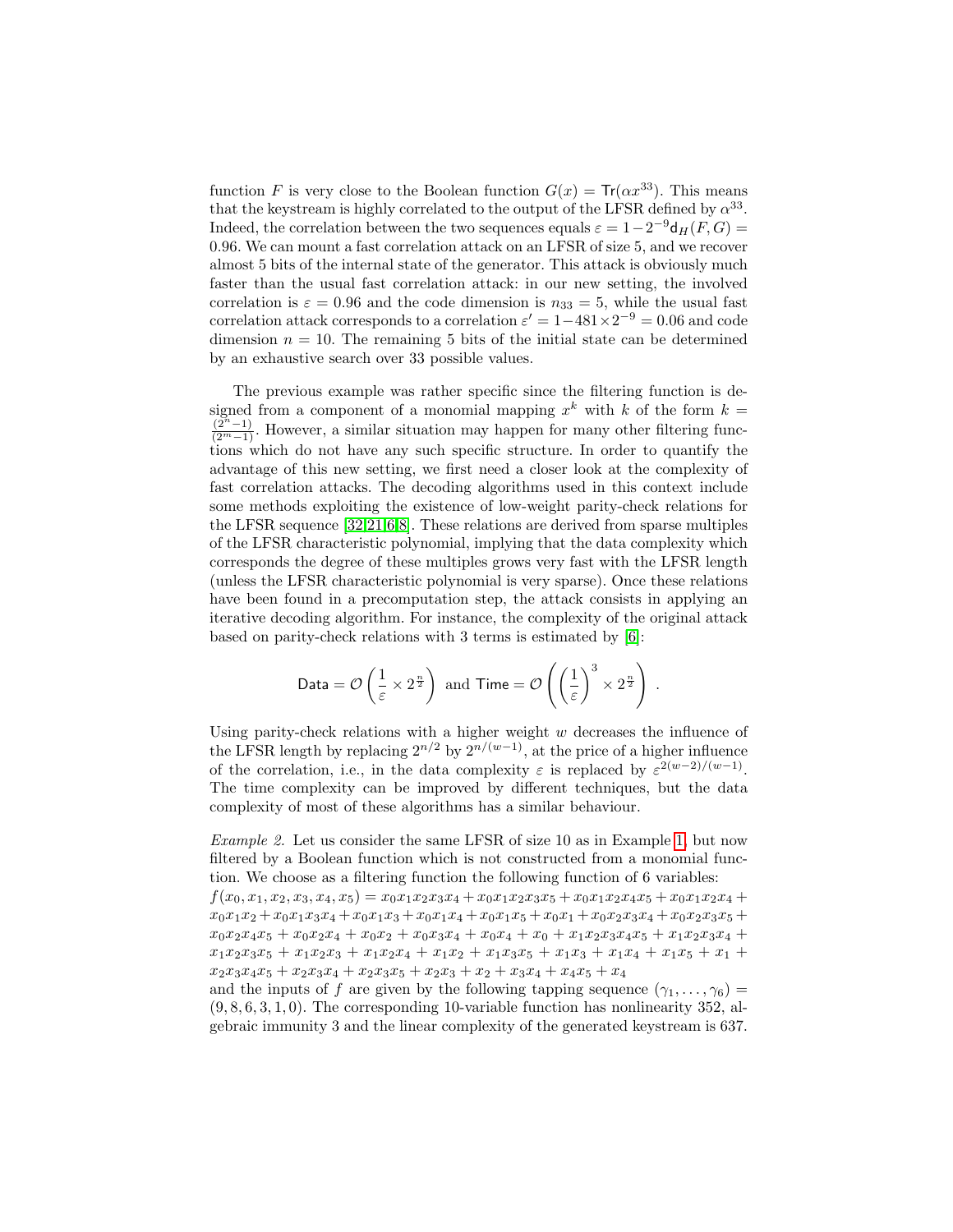But there exists a function G of the form  $G(x) = Tr(\lambda x^{33})$  at distance 456 from F. The correlation between the keystream and the output of a non-filtered LFSR of size  $n_{33} = 5$  is then equal to  $\varepsilon = 0.11$ . A fast correlation attack in this setting appears to be more efficient than the usual fast correlation attack, which has parameters  $n = 10$  and  $\varepsilon' = 0.31$ . For instance, if the iterative algorithm with parity-check relations of weight 3 is used, the ratio between the data complexities of the two attacks is given by

$$
\frac{\text{Data}}{\text{Data}'} = \left(\frac{\varepsilon'}{\varepsilon}\right) \times 2^{\frac{n_{33}-n}{2}} = 0.498.
$$

### 4.5 Correlation attack using a Fast Fourier Transform when  $H$  is nonlinear

In the general case, i.e., when  $H$  is nonlinear, the correlation attack, as originally described in [\[40\]](#page-19-19) corresponds to an exhaustive search over all initial states of the target generator of the form  $Y_0 = X_0^k$ . For each of these  $Y_0$ , the first N bits of the corresponding output sequence  $\sigma$  are generated and the correlation between  $\sigma$  and the keystream is computed, namely

<span id="page-14-1"></span>
$$
\sum_{t=0}^{N-1} (-1)^{s_t + \sigma_t} \tag{1}
$$

where  $N$  is the number of keystream bits we need to be able to detect the bias, i.e.,  $N = \frac{2 \ln(\tau_k)}{\varepsilon^2}$  where  $\varepsilon$  is the expected correlation. The time complexity of this algorithm is therefore proportional to

$$
\tau_k \times N = \frac{2\tau_k \ln(\tau_k)}{\varepsilon^2}.
$$

We will now show that this time complexity can be improved by using a fast Fourier transform even when  $H$  is nonlinear<sup>[2](#page-14-0)</sup>. A similar technique has been described in [\[34](#page-19-2)[,5\]](#page-18-15) but in an attack against combination generators. We now prove that it also applies in our context.

Let  $\langle \alpha^k \rangle$  denote the multiplicative subgroup of  $\mathbb{F}_{2^n}^*$  generated by  $\alpha^k$ , i.e., the set with  $\tau_k$  elements  $\{1, \alpha^k, \alpha^{2k}, \cdots, \alpha^{(\tau_k-1)k}\}\.$  This set is composed of all possible internal states  $Y_0 = X_0^k$  which must be examined in the attack. Then, the attacker aims at finding the initial state  $Y_0 \in \langle \alpha^k \rangle$  which maximizes the correlation given by [\(1\)](#page-14-1) where  $\sigma_t = H(Y_0 \alpha^{kt})$ . For any  $Y_0 \in \langle \alpha^k \rangle$ , we compute

$$
\mathcal{Z}(Y_0) = \sum_{t=0}^{N-1} (s_t \oplus \sigma_t) = \sum_{r=0}^{\tau_k-1} \sum_{q=0}^{\lceil \frac{N-r}{\tau_k} \rceil-1} (s_{q\tau_k+r} \oplus \sigma_r)
$$

<span id="page-14-0"></span> $\overline{a}$  The use of a fast Fourier transform for computing the correlation in the linear case has been pointed out by several authors including [\[8](#page-18-10)[,26\]](#page-19-1).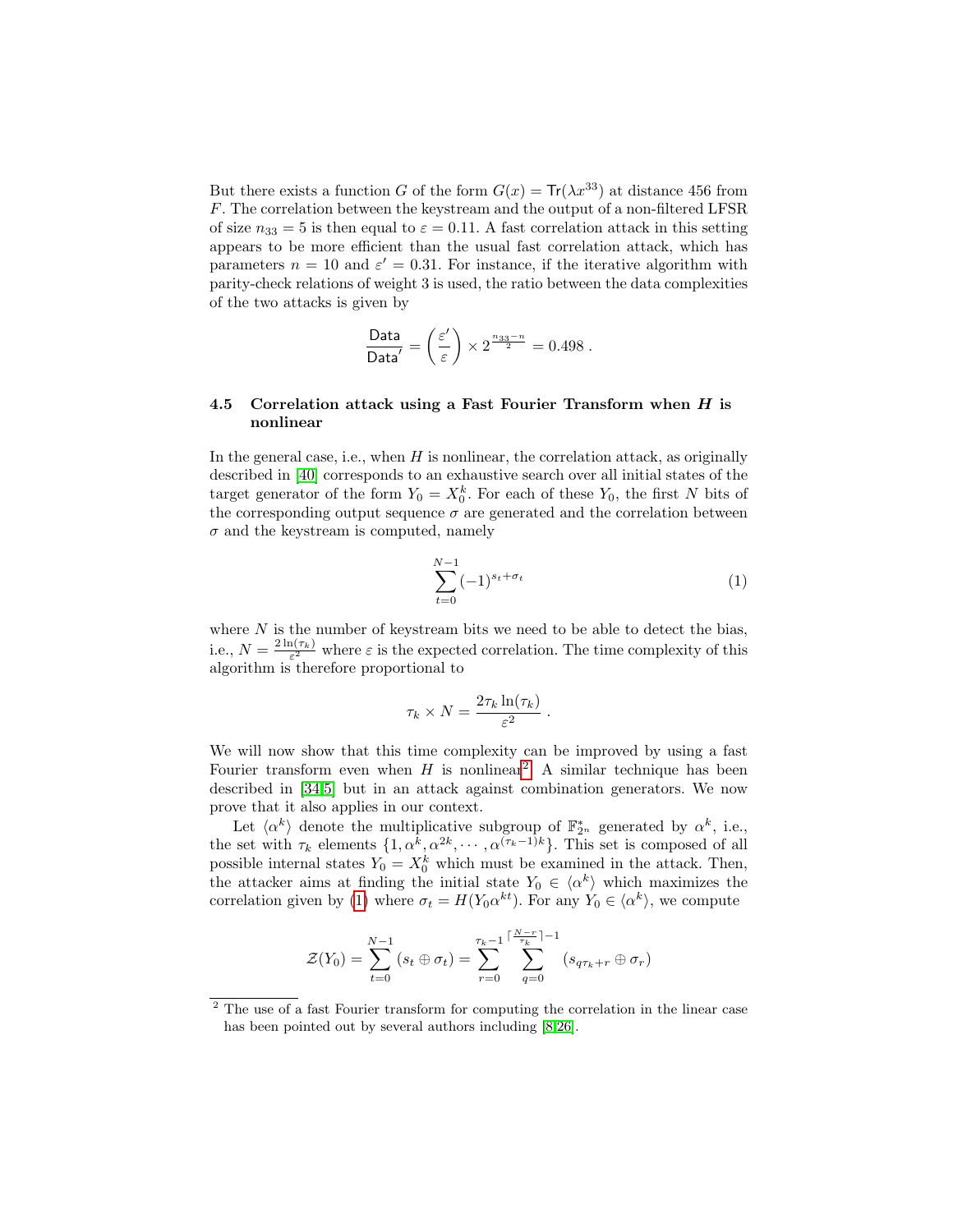since for any  $t, \sigma_t = \sigma_{t+\tau_k}$ . We then deduce

$$
\mathcal{Z}(Y_0) = \sum_{r=0}^{\tau_k-1} (\sigma_r \oplus 1) \left( \sum_{q=0}^{\lceil \frac{N-r}{\tau_k} \rceil-1} s_{q\tau_k+r} \right) + \sum_{r=0}^{\tau_k-1} \sigma_r \left( \left\lceil \frac{N-r}{\tau_k} \right\rceil - \sum_{q=0}^{\lceil \frac{N-r}{\tau_k} \rceil-1} s_{q\tau_k+r} \right).
$$

For any  $0 \leq r < \tau_k$ , we set

$$
\mathcal{S}(r) = \sum_{q=0}^{\lceil \frac{N-r}{\tau_k} \rceil - 1} s_{q\tau_k + r}.
$$

Then, we have

$$
\mathcal{Z}(Y_0) = \sum_{r=0}^{\tau_k - 1} (\sigma_r \oplus 1) \mathcal{S}(r) + \sum_{r=0}^{\tau_k - 1} \sigma_r \left( \left\lceil \frac{N - r}{\tau_k} \right\rceil - \mathcal{S}(r) \right)
$$

$$
= \sum_{r=0}^{\tau_k - 1} (-1)^{\sigma_r} \left( \mathcal{S}(r) - \frac{1}{2} \left\lceil \frac{N - r}{\tau_k} \right\rceil \right) + \frac{N}{2}.
$$

It follows that

$$
\sum_{t=0}^{N-1} (-1)^{s_t + \sigma_t(Y_0)} = N - 2\mathcal{Z}(Y_0) = \sum_{r=0}^{\tau_k - 1} (-1)^{\sigma_r(Y_0)} \left( \left\lceil \frac{N-r}{\tau_k} \right\rceil - 2\mathcal{S}(r) \right) .
$$

We need to compute this value for  $Y_0 = \alpha^{ik}$  for every  $0 \leq i < \tau_k$ . But,

$$
\sigma_t(\alpha^{ik}) = H(\alpha^{ik}\alpha^{tk}) = H(\alpha^{(t+i)k}) = \sigma_{t+i}(1) .
$$

In other words, we search for the integer  $i, 0 \leq i < \tau_k$  which maximizes the value

$$
\sum_{r=0}^{\tau_k-1} (-1)^{\sigma_{r+i \bmod \tau_k}(1)} \left( \left\lceil \frac{N-r}{\tau_k} \right\rceil - 2\mathcal{S}(r) \right) ,
$$

which corresponds to the convolution product of two vectors of length  $\tau_k$ , namely  $(\sigma_t(1))_{0 \leq t < \tau_k}$  and  $(\mathcal{S}(t))_{0 \leq t < \tau_k}$ . This can be done efficiently with a fast Fourier transform with time complexity  $\mathcal{O}(\tau_k \log \tau_k)$  (see e.g. [\[3\]](#page-18-16) or [\[23,](#page-19-23) Page 299]). The memory complexity of the attack is then  $\mathcal{O}(\tau_k)$  and the overall time complexity (including the computation of all  $S(t)$ ) is then roughly

Time = 
$$
\tau_k \log \tau_k + \frac{2 \ln(\tau_k)}{\varepsilon^2}
$$
.

Example 3. Let us consider the LFSR of size 12 with characteristic polynomial  $P(X) = X^{12} + X^{10} + X^9 + X^8 + X^7 + X^5 + X^4 + X^3 + X^2 + X + 1$  and filtered by the same 6-variable function as in Example [2,](#page-13-0) but where the inputs of F are now defined by the tapping sequence  $(\gamma_1, \ldots, \gamma_6) = (11, 10, 7, 5, 2, 0).$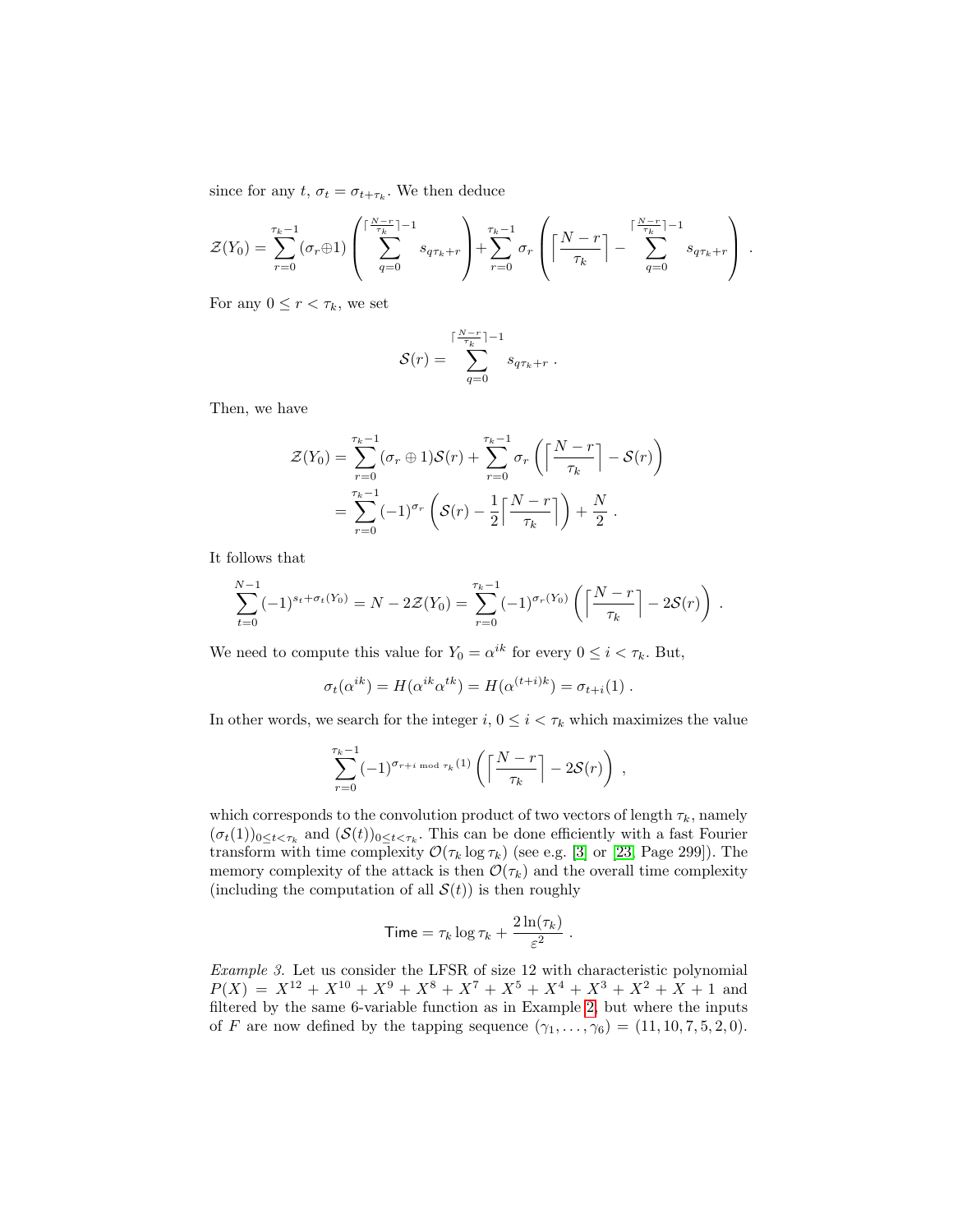Then, the correlation between F and any function of the form  $G = Tr(\lambda x^k)$ with  $k = \ell \frac{2^{n}-1}{2^{m}-1}$  and  $gcd(\ell, 2^{n}-1) = 1$  is too low for improving on the classical correlation attack. However, we can use  $k = 45$  which satisfies  $\text{ord}(\alpha^k) = 91$ . In this case, we are able to get a higher correlation since we allow all possible functions  $H$ , not only the linear ones. Here, the best approximation by a function of the form  $G(x) = H(x^k)$  gives us a correlation equal to 0.125. With an FFT, the attack requires roughly  $(592 + 574) = 1166$  operations, and 574 keystream bits. The whole initial state can then be recovered by an exhaustive search.

## 4.6 Approximation of the filtering function by  $H(x^k)$

All previous correlation attacks exploit the existence of a function G of the form  $G(x) = H(x^k)$  for some k with  $gcd(k, 2^n - 1) > 1$ , which provides a good approximation of F. In particular, the fast correlation attacks involving a shorter LFSR point out that the notion of generalized nonlinearity as defined in [\[41\]](#page-19-8) must be extended in order to capture these new attacks: it appears that the distance of the filtering function to all  $\text{Tr}(\lambda x^k)$  with  $k = \ell \times \frac{2^{n-1}}{2^m-1}$  where m is a divisor of n and  $gcd(\ell, 2^n - 1) = 1$  is a much more relevant quantity than its distance to the components of monomial permutations.

Moreover, even if such a fast correlation attack is not feasible, for instance if  $n$  is a prime, an efficient correlation attack may be possible based on the approximation of F by  $G(x) = H(x^k)$  for some k with  $gcd(k, 2^n - 1) > 1$ . As observed in the previous example, the fact that  $H$  can be nonlinear usually yields a higher correlation. The best approximation of the form  $G(x) = H(x^k)$  can be computed from  $F$  as follows. For the sake of simplicity, we now suppose that  $k$ is a divisor of  $(2^{n} - 1)$ , or equivalently that  $\tau = (2^{n} - 1)/k$  (otherwise, we get similar results by replacing k by  $gcd(k, 2<sup>n</sup> - 1)$ ). Let  $\langle \alpha^{\tau} \rangle$  be the cyclic subgroup of  $\mathbb{F}_{2^n}$  of order k. Then, by shifting this cyclic subgroup, we obtain the sets  $E_i = \alpha^i \langle \alpha^{\tau} \rangle$ , for  $0 \leq i < \tau$  which provide the partition

$$
\mathbb{F}_{2^n}^* = \bigcup_{i=0}^{\tau-1} E_i
$$

where all sets  $E_i$ , for  $0 \leq i < \tau$ , are disjoint. It follows that G is constant on any set  $E_i$  since, for  $x = \alpha^i \times \alpha^{j\tau}$ , we have

$$
G(x) = H((\alpha^i \alpha^{j\tau})^k) = H(\alpha^{ik}).
$$

The correlation between  $F$  and  $G$  can therefore be expressed as follows:

<span id="page-16-0"></span>
$$
\sum_{x \in \mathbb{F}_{2^n}} (-1)^{F(x) + H(x^k)} = 1 + \sum_{x \in \mathbb{F}_{2^n}^*} (-1)^{F(x) + H(x^k)}
$$

$$
= 1 + \sum_{i=0}^{\tau-1} (-1)^{H(\alpha^{ik})} \left( \sum_{y \in E_i} (-1)^{F(y)} \right) . \tag{2}
$$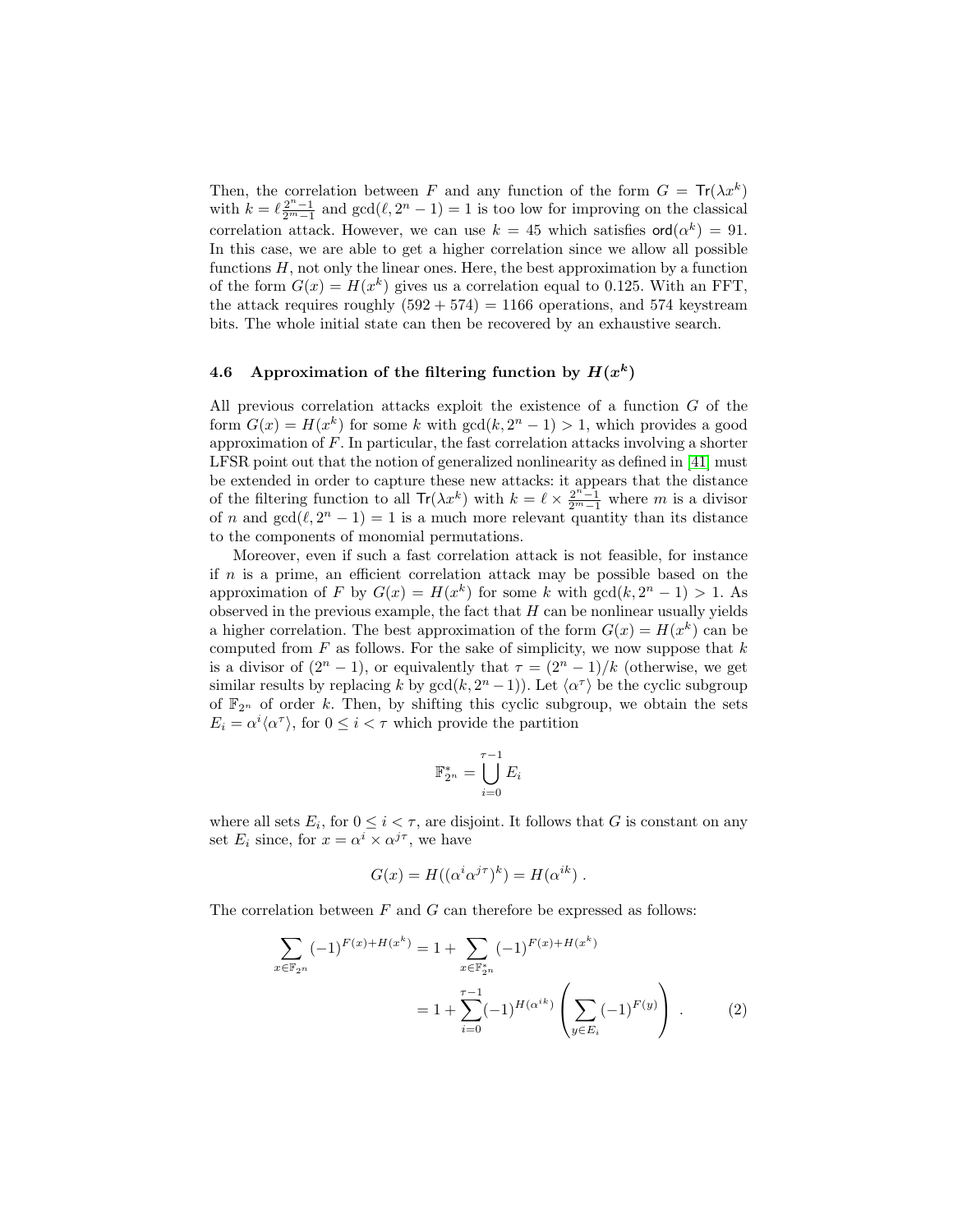If  $gcd(k, \tau) = 1$ , all values  $\alpha^{ik}$ , for  $0 \leq i < \tau$  belong to different sets  $E_j$ . Hence, the function  $H$  which maximizes this correlation is the function defined by

$$
H(\alpha^{ik}) = \begin{cases} 0 & \text{if } \sum_{y \in E_i} (-1)^{F(y)} > 0 \\ 1 & \text{if } \sum_{y \in E_i} (-1)^{F(y)} < 0 \end{cases}
$$

In other words,  $H(\alpha^{ik}) = 1$  if and only if the Hamming weight of the restriction of F to  $E_i$  is strictly greater than  $k/2$ . It can be observed that H is uniquely determined because the weight of the restriction of F cannot be equal to  $k/2$ since k is odd. This also implies that, for the optimal choice of  $H$ , we obtain

$$
\sum_{x \in \mathbb{F}_{2^n}} (-1)^{F(x) + H(x^k)} = 1 + \sum_{i=0}^{\tau-1} \left| \sum_{y \in E_i} (-1)^{F(y)} \right| \ge 1 + \tau
$$

since each term in the sum is at least 1. Therefore, for any  $F$ , we can always find a function H such that the correlation between F and  $G(x) = H(x^k)$  is at least  $(1 + \tau)2^{-n} \simeq k^{-1}$ . It is worth noticing that this lower bound on the correlation does not decrease when the LFSR length  $n$  increases.

In the case where  $gcd(k, \tau) = d > 1$ , we have that  $\alpha^{ik}$  and  $\alpha^{(i + \frac{\tau}{d})k}$  belong to the same set  $E_j$ . Indeed,  $\alpha^{\frac{k\tau}{d}} \in \langle \alpha^{\tau} \rangle$ . Equation [\(2\)](#page-16-0) can then be rewritten as

$$
\sum_{x \in \mathbb{F}_{2^n}} (-1)^{F(x) + H(x^k)} = 1 + \sum_{i=0}^{\frac{\tau}{d}-1} (-1)^{H(\alpha^{ik})} \left( \sum_{j=0}^{d-1} \left( \sum_{y \in E_{i+j\frac{\tau}{d}}} (-1)^{F(y)} \right) \right).
$$

In this case, the value of H at point  $\alpha^{ik}$  is defined by the weight of the restriction of F to the set  $\bigcup_{j=0}^{d-1} E_{i+j\frac{\tau}{d}}$ . Using again that this set has an odd cardinality, we get that the correlation between F and  $G(x) = H(x^k)$  is at least  $(1 + \frac{\tau}{d})2^{-n}$ .

While in usual (fast) correlation attacks, choosing a filtering function with a high nonlinearity guarantees that the attack will be infeasible, this is not the case here. For instance, some bent functions in the so-called class  $\mathcal{PS}^-$  [\[11\]](#page-18-17) are constant on all sets  $\lambda \langle \alpha^{\tau} \rangle$  for  $\tau = 2^{n/2} + 1$ , while they have the best nonlinearity.

The previous results enable us to find the best approximation of  $F$  by a function of the form  $H(x^k)$ . However, improving the complexity of this search when  $n$  grows and  $F$  depends on a few inputs only remains an open issue. Indeed, it seems difficult to use this property of  $F$  to simplify the search for the optimal  $H$ . Another open problem is to be able to find in an efficient way the best approximation of the form  $G(x) = Tr(\lambda x^k)$ .

## 5 Conclusions

While the monomial equivalence introduced by Rønjom and Cid does not affect the security of filter generators regarding algebraic attacks, it usually allows to decrease the complexity of correlation attacks and their variants. Most importantly, considering a non-bijective monomial mapping enables the attacker to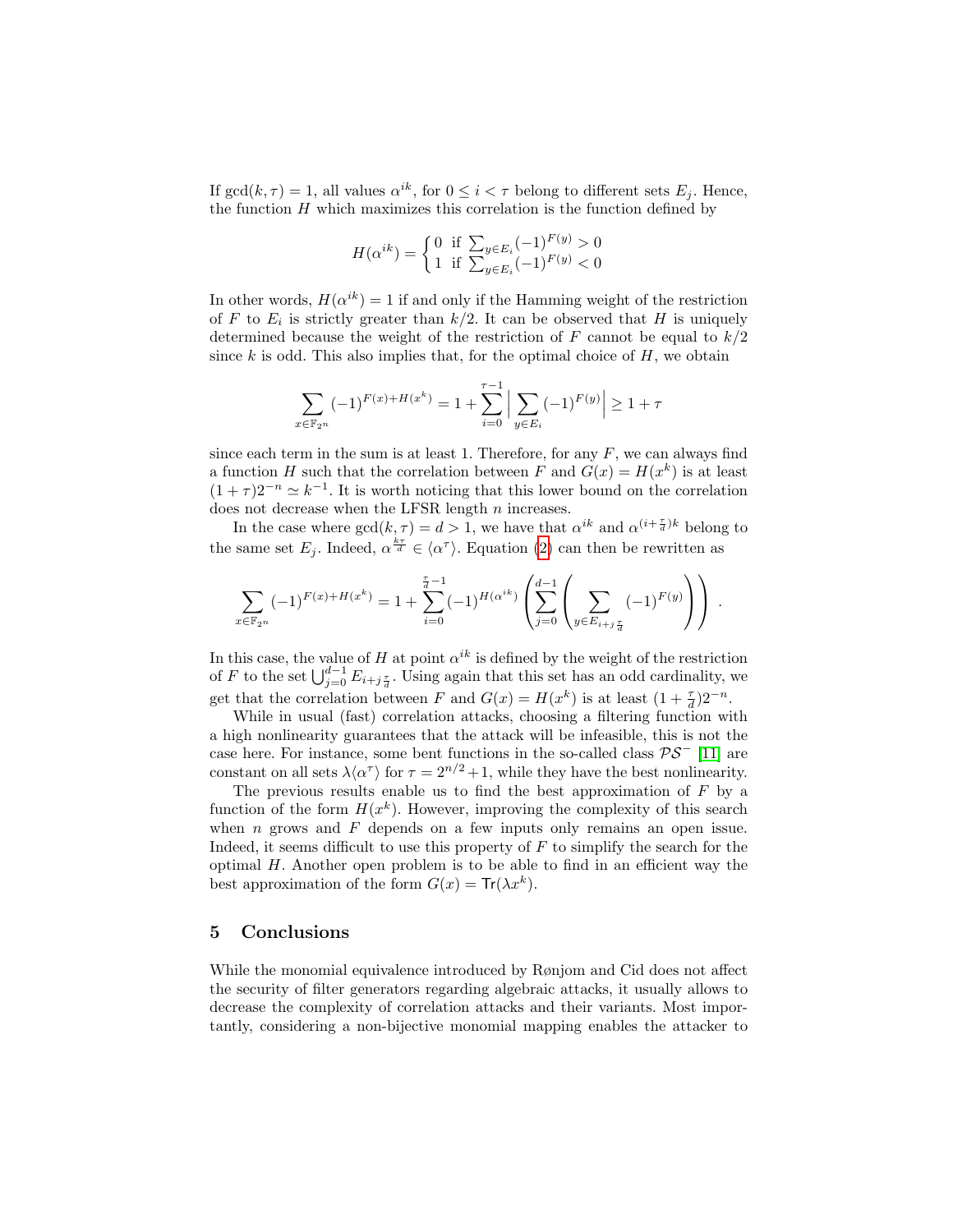mount a divide-and-conquer attack by decomposing the set of all nonzero initial states with respect to some multiplicative subgroup having a smaller order. If the LFSR length is not a prime, the involved subgroup may be a subfield and this divide-and-conquer attack can be further improved as in fast correlation attacks. A counter-measure to avoid these attacks then consists in choosing for the LFSR length a Mersenne prime, i.e. both n and  $(2<sup>n</sup> - 1)$  are prime.

# References

- <span id="page-18-13"></span>1. Ågren, M., Löndahl, C., Hell, M., Johansson, T.: A survey on fast correlation attacks. Cryptography and Communications 4(3-4), 173–202 (2012)
- <span id="page-18-6"></span>2. Blahut, R.E.: Theory and practice of error control codes. Addison-Wesley (1983)
- <span id="page-18-16"></span>3. Blahut, R.E.: Fast algorithms for digital signal processing. Addison-Wesley (1985)
- <span id="page-18-5"></span>4. Canteaut, A.: Filter generator. In: Encyclopedia of Cryptography and Security, 2nd Ed., pp. 726–729. Springer (2011)
- <span id="page-18-15"></span>5. Canteaut, A., Naya-Plasencia, M.: Correlation attacks on combination generators. Cryptography and Communications 4(3-4), 147–171 (2012)
- <span id="page-18-9"></span>6. Canteaut, A., Trabbia, M.: Improved fast correlation attacks using parity-check equations of weight 4 and 5. In: Advances in Cryptology - EUROCRYPT'2000. LNCS, vol. 1807, pp. 573–588. Springer-Verlag (2000)
- <span id="page-18-12"></span>7. Chepyshov, V., Johansson, T., Smeets, B.: A simple algorithm for fast correlation attacks on stream ciphers. In: Fast Software Encryption - FSE 2000. LNCS, vol. 1978, pp. 181–195. Springer-Verlag (2000)
- <span id="page-18-10"></span>8. Chose, P., Joux, A., Mitton, M.: Fast correlation attacks: an algorithmic point of view. In: Advances in Cryptology - EUROCRYPT 2002. LNCS, vol. 2332, pp. 209–221. Springer-Verlag (2002)
- <span id="page-18-2"></span>9. Courtois, N.: Fast algebraic attacks on stream ciphers with linear feedback. In: Advances in Cryptology - CRYPTO 2003. LNCS, vol. 2729, pp. 176–194. Springer (2003)
- <span id="page-18-1"></span>10. Courtois, N., Meier, W.: Algebraic attacks on stream ciphers with linear feedback. In: Advances in Cryptology - EUROCRYPT 2003. LNCS, vol. 2656, pp. 345–359. Springer-Verlag (2003)
- <span id="page-18-17"></span>11. Dillon, J.: Elementary Hadamard difference sets. Ph.D. thesis, Univ Maryland (1974)
- <span id="page-18-14"></span>12. Dobbertin, H.: Construction of bent functions and balanced Boolean functions with high nonlinearity. In: Fast Software Encryption - FSE'94. LNCS, vol. 1008, pp. 61–74. Springer-Verlag (1994)
- <span id="page-18-0"></span>13. ECRYPT - European Network of Excellence in Cryptology: The eSTREAM Stream Cipher Project. <http://www.ecrypt.eu.org/stream/> (2005)
- <span id="page-18-4"></span>14. Golic, J.D.: On the security of nonlinear filter generators. In: Fast Software Encryption - FSE'96. LNCS, vol. 1039, pp. 173–188. Springer-Verlag (1996)
- <span id="page-18-7"></span>15. Golomb, S.W., Gong, G.: Signal Design for Good Correlation: For Wireless Communication, Cryptography, and Radar. Cambridge University Press (2004)
- <span id="page-18-8"></span>16. Gong, G.: A closer look at selective DFT attacks. CACR report 2011-35, University of Waterloo (2011)
- <span id="page-18-3"></span>17. Gong, G., Rønjom, S., Helleseth, T., Hu, H.: Fast discrete Fourier spectra attacks on stream ciphers. IEEE Trans. Inform. Theory 57(8), 5555–5565 (2011)
- <span id="page-18-11"></span>18. Hell, M., Johansson, T., Brynielsson, L.: An overview of distinguishing attacks on stream ciphers. Cryptography and Communications 1(1), 71–94 (2009)